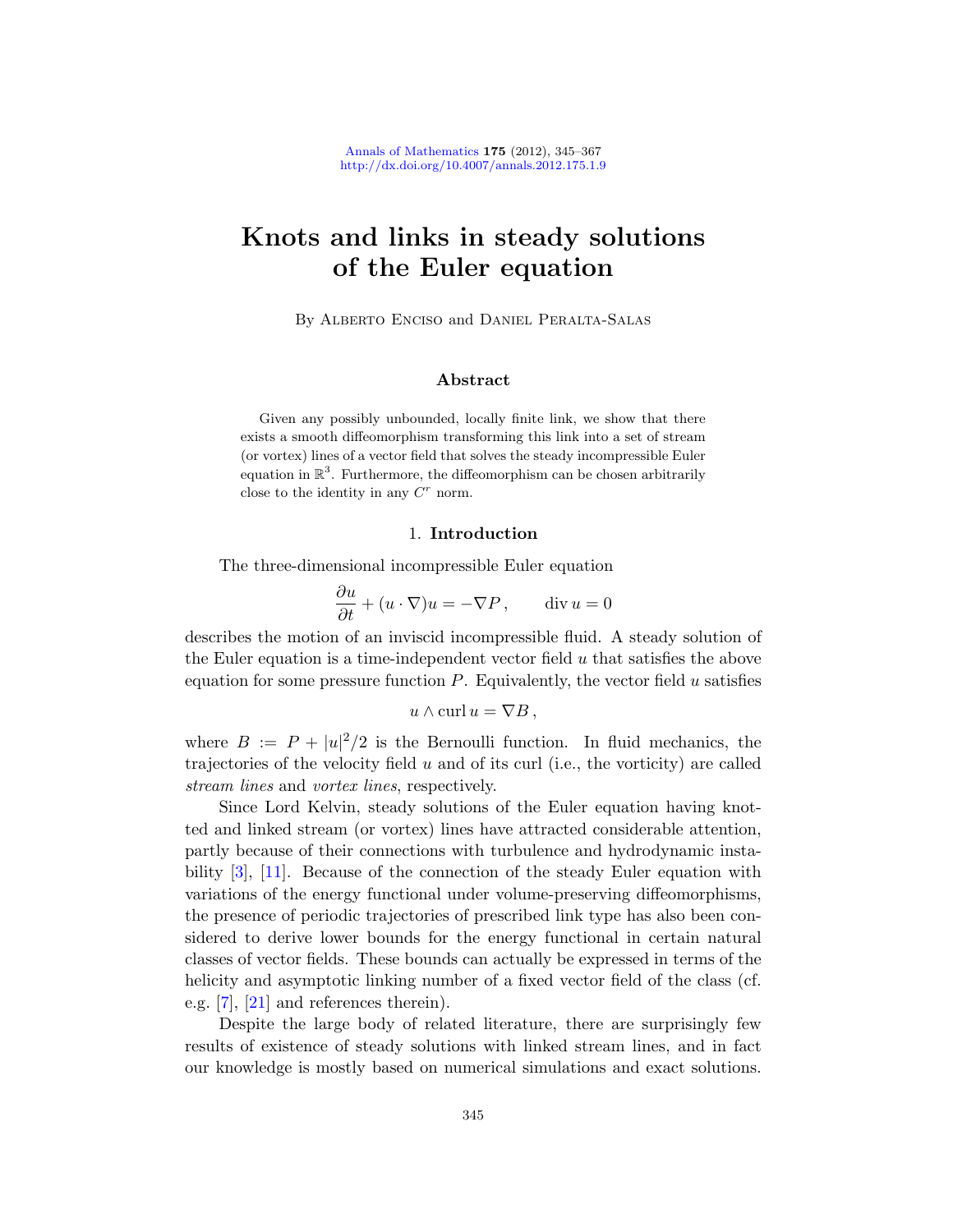In the mid eighties, Moffatt [\[19\]](#page-22-1) proposed an appealing heuristic approach to the construction of steady solutions with stream lines diffeomorphic to a given link. Unfortunately, this approach requires global well-posedness for a magnetohydrodynamic system of PDEs including a Navier-Stokes equation (which, as is well known, is very far from obvious) and makes strong topological assumptions on the asymptotic behavior of the solutions as  $t \to \infty$ .

To our best knowledge, there are only two existence results of steady solutions with prescribed topological properties. Firstly, using contact topology, Etnyre and Ghrist [\[6\]](#page-21-3) showed that, given a certain link, there exists a (possibly incomplete) Riemannian metric in  $\mathbb{R}^3$  adapted to it such that the Euler equation in this metric admits a steady solution having this link as a set of periodic stream lines. Considering the Euler equation for arbitrary Riemannian metrics is key in order to make the problem amenable to a purely topological approach, so this method cannot be used to derive existence results for a fixed (e.g., Euclidean) metric.

The second result, by Laurence and Stredulinsky [\[14\]](#page-22-2), utilizes variational techniques to analyze steady solutions of the Euler equation with axial symmetry. This symmetry makes the problem effectively two-dimensional and allows to formulate it in terms of the scalar stream function. In this case, the authors prove the existence of continuous, energy-class solutions in a bounded domain with level sets of a given topological type. This approach cannot be modified to prescribe stream lines because it provides some (weak) control over the poloidal component of the velocity field but does not yield any information on its axial component. Moreover, at most the so-called torus knots could be possibly realized as stream lines of an axisymmetric solution.

In this paper we aim to fill this gap by proving the existence of steady solutions in  $\mathbb{R}^3$  with stream or vortex lines of prescribed link type. Here by a link we mean a disjoint union of tame knots, that is, of smoothly embedded circles in  $\mathbb{R}^3$ . The steady solutions we construct belong to the class of (strong) Beltrami fields  $[16, §2.3]$  $[16, §2.3]$ , i.e., they satisfy

## curl  $u = \lambda u$

with  $\lambda$  being a nonzero constant. Beltrami fields also play a preponderant role in magnetohydrodynamics, where they are called force-free fields. It should be noticed that the stream lines of a Beltrami field are also vortex lines.

The motivation to consider Beltrami fields to produce steady solutions with stream or vortex lines of arbitrary link type comes from Arnold's and Etnyre and Ghrist's studies of solutions to the steady incompressible Euler equation when the Bernoulli function  $B$  is analytic and nonconstant [\[1\]](#page-21-4), [\[5\]](#page-21-5). Under certain dynamical assumptions, these authors showed that in this case the only knots that could possibly be stream or vortex lines of a steady solution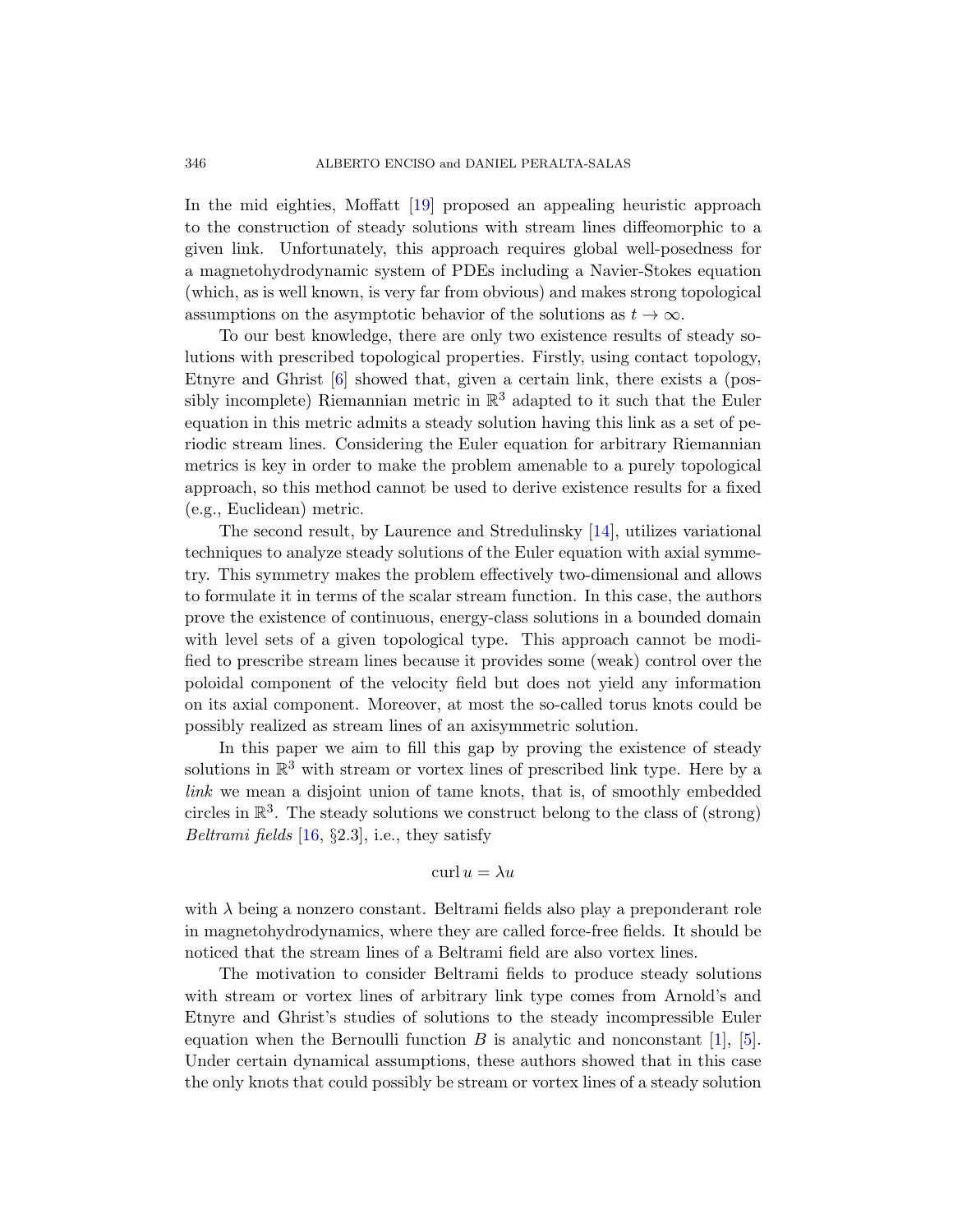to the Euler equation in a bounded domain are those of Wada type; this result also holds in the whole  $\mathbb{R}^3$  provided that the solution vector field satisfies the estimate  $|u(x)| + |\text{curl } u(x)| \leq A + B|x|$  for some constants A and B. That a similar result does not hold for Beltrami fields was well known through the analysis of particular instances of ABC flows [\[9\]](#page-21-6). Our main result in this paper is that actually there are no restrictions on the knot types that can be realized as stream lines of a Beltrami field:

<span id="page-2-1"></span>THEOREM 1.1. Let  $L \subset \mathbb{R}^3$  be a possibly unbounded, locally finite link. Then for any real constant  $\lambda \neq 0$  one can transform L by a  $C^{\infty}$  diffeomorphism  $\Phi$  of  $\mathbb{R}^3$  arbitrarily close to the identity in any  $C^r$  norm, so that  $\Phi(L)$  is a set of stream lines of a Beltrami field u, which satisfies curl  $u = \lambda u$  in  $\mathbb{R}^3$ .

The proof of this theorem is given in [Section 3,](#page-4-0) the demonstrations of several intermediate results being postponed to [Sections 4–](#page-10-0)[7.](#page-16-0) An informal guide to the proof of the theorem is presented in [Section 2.](#page-2-0) The proof combines techniques from ordinary and partial differential equations with differential topology. While it is not easy to find parts of the proof purely relying on methods from just one of these areas, the basic philosophy is to use differential topology and ordinary differential equations (as opposed to Laurence-Stredulinsky) to gain control on the trajectories of various auxiliary vector fields, and partial differential equations to relate these auxiliary vector fields to the Beltrami equation (as opposed to Etnyre-Ghrist).

[Theorem 1.1](#page-2-1) provides a rigorous proof of Moffatt's heuristic insight [\[19\]](#page-22-1) that any knot should be realizable as a stream line (or vortex line) of a steady solution of the Euler equation. It also furnishes a positive answer to Etnyre and Ghrist's question of whether there exists a steady solution in  $\mathbb{R}^3$  having linked stream lines of all isotopy types; details and further applications will be given in [Section 8.](#page-19-0)

It should be noticed that any vector field satisfying curl  $u = \lambda u$  has infinite energy, since in this case  $\Delta u = -\lambda^2 u$  and the Laplacian does not have any  $L^2$ eigenfunctions in  $\mathbb{R}^3$ . While there are  $L^{\infty}$  solutions of the equation curl  $u = \lambda u$ in  $\mathbb{R}^3$ , such as the ABC flows [\[16\]](#page-22-3), the solutions given by [Theorem 1.1](#page-2-1) are not granted to be bounded either. Incidentally, the related problem of whether there are any nonzero  $L^{\infty}$  steady solutions to the three-dimensional Navier-Stokes equation is wide open; the fact that no bounded solutions exist either in two dimensions or in the axisymmetric case has been established recently [\[12\]](#page-22-4).

#### 2. Strategy of proof

<span id="page-2-0"></span>Leaving technicalities aside for the moment, the strategy of the proof of the main theorem is the following. We take a connected component  $L_a$  of the link  $L$ , which is a smooth knot, and perturb it a little if necessary to make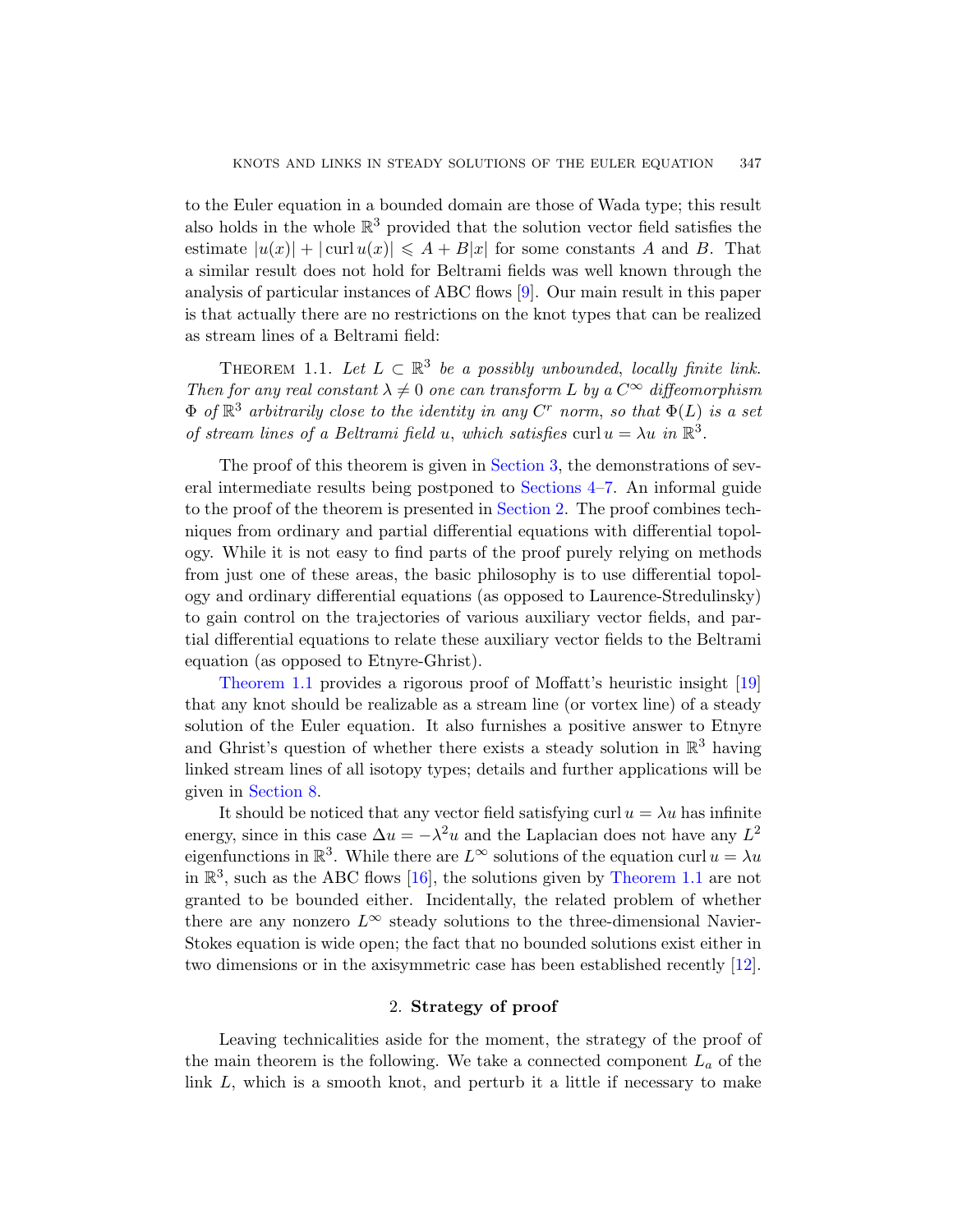it real analytic. We then embed the perturbed knot into an analytic twodimensional strip and construct a vector field on this strip having the latter knot as a stable hyperbolic limit cycle. Next we extend this vector field on the strip to a local Beltrami field  $v_a$ , defined in a tubular neighborhood of the cycle. By construction, the field  $v_a$  has a periodic orbit diffeomorphic to the link component  $L_a$ , which is granted to be hyperbolic by the choice of the field on the strip and the fact that the local Beltrami field  $v_a$  is divergence-free. The above procedure is then repeated for all the components of the link. To conclude, we show that there exists a global Beltrami field  $u$  that approximates each local field  $v_a$ ; the field u will then have a stream line diffeomorphic to each link component  $L_a$  because of the robustness of the limit cycle of  $v_a$ .

Three main difficulties arise when trying to carry out this program. In the first place, it seems natural to define the local Beltrami field  $v_a$  as the solution to some Cauchy problem for the curl operator, but the fact that the symbol of curl is an antisymmetric matrix (and thus there are no noncharacteristic surfaces of curl) precludes a straightforward application of the Cauchy-Kowalewski theorem. In the second place, the approximation result connecting the global Beltrami field  $u$  and the local fields  $v_a$  should be sufficiently fine to effectively deal with the noncompactness of the link L. Thirdly and related, the vector field on the strip used as "Cauchy data" to define the local Beltrami field  $v_a$ must be delicately chosen in order to ensure that the limit cycle of  $v_a$  diffeomorphic to the link component  $L_a$  is "robust enough" to be preserved by the latter approximation.

The proof of [Theorem 1.1,](#page-2-1) which we present in the following section, is divided into five steps. Let us very briefly comment on the purpose of each step:

- (i) First of all, in Step 1 we present an abstract local existence theorem [\(Theorem 3.1\)](#page-5-0) for the equation curl  $v = \lambda v$  with data  $v|_{\Sigma} = w$  on a surface  $\Sigma$  that will be subsequently applied to define the local Beltrami field  $v_a$  in terms of a prescribed vector field on a strip at the link component  $L_a$ . To circumvent the lack of ellipticity of curl (or of its counterpart  $\star d$  acting on 1-forms, with  $\star$  the Hodge operator), we resort to an indirect argument with the Dirac-type operator  $d+d^*$  acting on the space of differential forms of mixed degrees. Here  $d^*$  is the codifferential; the operator  $d + d^*$  is then elliptic (thus allowing us to invoke the Cauchy-Kowalewski theorem), but it does not preserve the space of 1-forms. Ultimately, this reflects itself in the necessity of imposing some technical conditions on the vector field on the strip that will serve as Cauchy data.
- (ii) Appropriate Cauchy data (that is, the vector field on the strip at each link component  $L_a$  previously mentioned) are carefully constructed in Step 2 [\(Lemma 3.4\)](#page-7-0). Each field is required to satisfy the technical conditions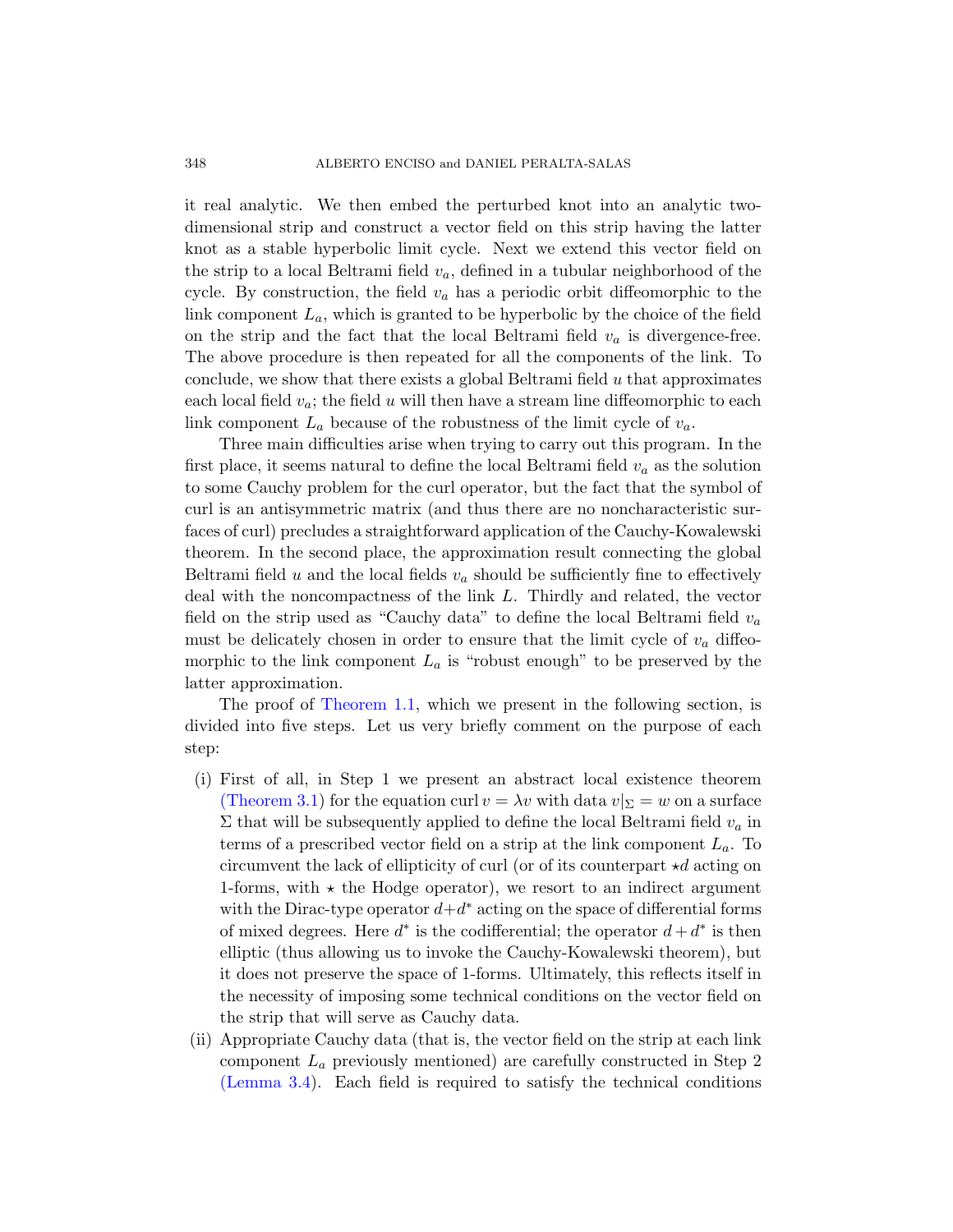demanded by the existence theorem proved in Step 1 and, besides, to have a stable hyperbolic limit cycle diffeomorphic to the link component  $L_a$ . This construction is considerably simplified by the introduction of a local coordinate system adapted to the link component.

- (iii) The choice of Cauchy data on the strip we made in Step 2 ensures that the associated local Beltrami field  $v_a$  obtained using the existence theorem of Step 1 also has a periodic orbit diffeomorphic to the link component  $L_a$ . In Step 3 we show that this periodic orbit is robust under suitably small perturbations of the vector field because our choice of Cauchy data guarantees that there is a stable manifold tangent to the strip and, the field  $v_a$ being divergence-free, there must also be an unstable manifold, thereby granting that the periodic orbit is hyperbolic [\(Theorem 3.5\)](#page-7-1).
- (iv) In Step 4 we prove an abstract result on approximation of local Beltrami fields by global Beltrami fields [\(Theorem 3.6\)](#page-8-0) adapted to the kind of perturbations that were allowed in Step 3. This result relies on a better-thanuniform approximation theorem for the auxiliary scalar elliptic equation  $\Delta f = -\lambda^2 f$ , which in turn hinges on an iterative scheme that employs the Lax-Malgrange theorem.
- (v) To conclude, in Step 5 we use the latter approximation theorem to construct a global Beltrami field  $u$  that approximates each local Beltrami field  $v_a$  in a neighborhood of the link component  $L_a$  and show that therefore the field u has a set of periodic trajectories diffeomorphic to the link  $L$  on account of the hyperbolic permanence theorem.

## 3. Proof of the main theorem

<span id="page-4-0"></span>In this section we shall present the proof of [Theorem 1.1,](#page-2-1) which, as we have just mentioned, is divided into five steps. We will henceforth assume that the parameter  $\lambda$  that appears in the Beltrami equation curl  $u = \lambda u$  is positive (which can be accomplished by mapping  $x \mapsto -x$  if necessary) and that all the diffeomorphisms are of class  $C^{\infty}$ .

Step 1 (Local existence for the Cauchy problem). A natural way of obtaining local solutions of the Beltrami equation with partially prescribed behavior is to consider the Cauchy problem

$$
\operatorname{curl} v = \lambda v, \qquad v|_{\Sigma} = w,
$$

where  $\Sigma$  is an embedded oriented surface in  $\mathbb{R}^3$  of class  $C^{\omega}$  (where, as customary,  $C^{\omega}$  stands for real analytic). Therefore, our goal in this step is to establish the following abstract existence theorem for the above Cauchy problem, which grants the existence of a solution under suitable hypotheses on the vector field w used as Cauchy data: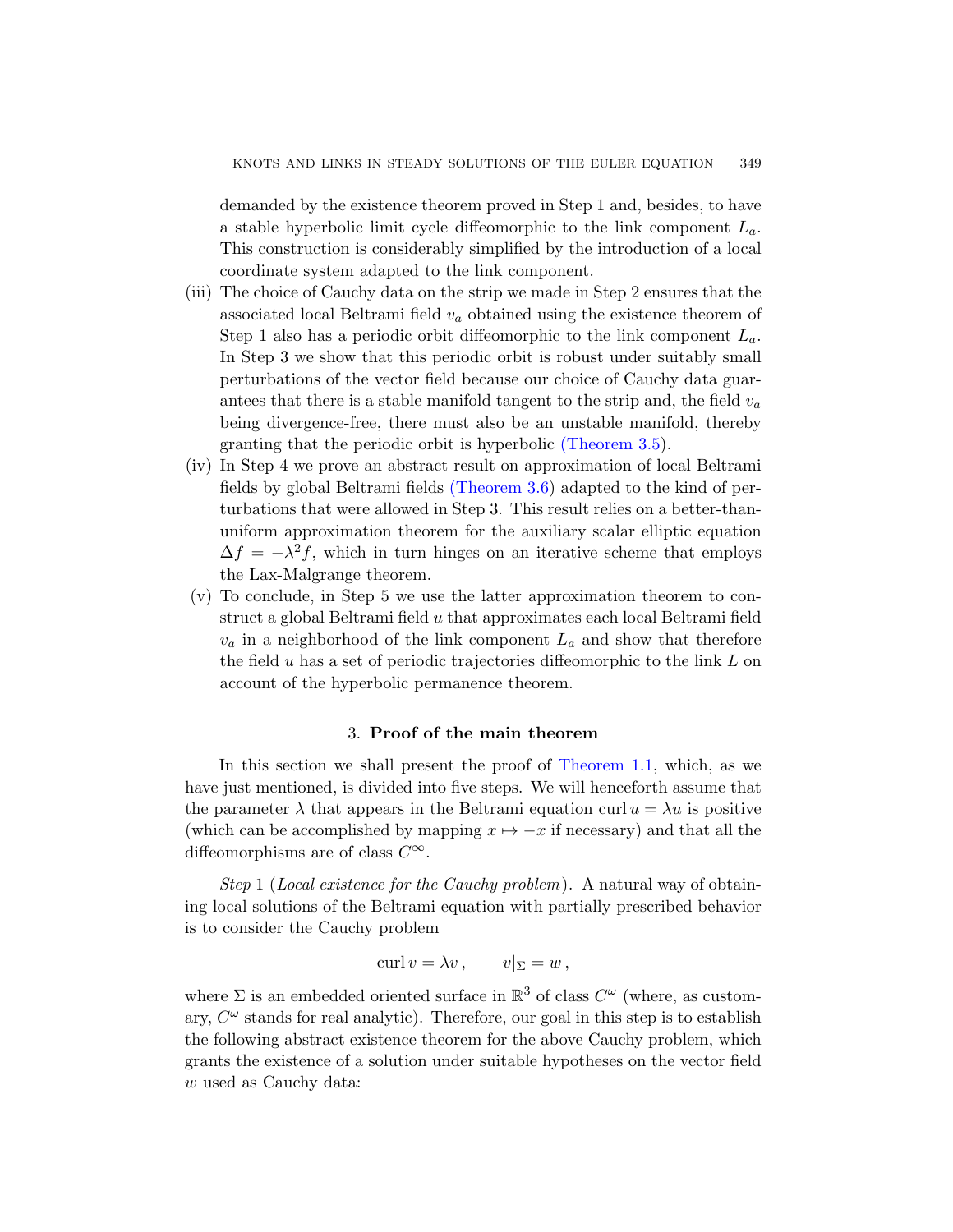<span id="page-5-0"></span>THEOREM 3.1. Let  $\Sigma$  be an embedded oriented analytic surface in  $\mathbb{R}^3$ . Let w be a  $C^{\omega}$  vector field tangent to  $\Sigma$  and let us denote by  $\gamma$  its associated 1-form. If the pullback of the 1-form  $\gamma$  to the surface  $\Sigma$  is closed (i.e.,  $dj_{\Sigma}^{*}(\gamma) = 0$  with  $j_{\Sigma}: \Sigma \to \mathbb{R}^3$  the inclusion map), then the equation curl  $v = \lambda v$  with Cauchy data  $v|_{\Sigma} = w$  has a unique solution in a neighborhood of the surface  $\Sigma$ . This solution is analytic.

The proof of this result is given in [Section 4.](#page-10-0) To understand the content of the theorem, it is worth discussing at this point the theorem's hypothesis that the pulled-back 1-form  $j_{\Sigma}^{*}(\gamma)$  is closed. To this end, let us take  $C^{\omega}$  local coordinates  $(\rho, \xi^1, \xi^2)$  in a neighborhood of the surface  $\Sigma$ , where  $\rho$  denotes the signed distance to this surface [\[13\]](#page-22-5). In these coordinates, the Euclidean metric reads

(3.1) 
$$
ds^2 = d\rho^2 + h_{ij}(\rho, \xi) d\xi^i d\xi^j,
$$

and obviously the surface  $\Sigma$  is the zero set of the coordinate  $\rho$ . We will denote by  $h^{ij}$  the inverse matrix of  $h_{ij}$  and by  $|h| := \det(h_{ij})$  its determinant. Let us write the vector field  $v$  in these coordinates as

<span id="page-5-1"></span>
$$
v = \chi(\rho, \xi) \frac{\partial}{\partial \rho} + b^i(\rho, \xi) \frac{\partial}{\partial \xi^i};
$$

setting  $a_i := h_{ij} b^j$ , its associated 1-form can be written as

$$
\beta := \chi(\rho, \xi) d\rho + a_i(\rho, \xi) d\xi^i.
$$

Let us suppose that the field v satisfies the equation curl  $v = \lambda v$  and is tangent to the surface  $\Sigma$ , as claimed in the theorem. Since the coordinate vector field  $\partial/\partial \rho$  is orthogonal to  $\partial/\partial \xi^i$  by the coordinate expression of the metric (cf. equation  $(3.1)$ ), the condition that the field v be tangent to the surface is obviously tantamount to demanding that the function  $\chi$  appearing in the coordinate expression of v satisfies  $\chi(0,\xi) = 0$  for all  $\xi$ .

It is slightly more convenient to attack the equation curl  $v = \lambda v$  using differential forms, in terms of which it can be rewritten as  $\star d\beta = \lambda \beta$ , where  $\beta$  is the 1-form dual to the field  $v, \star$  denotes the Hodge operator and d is the exterior derivative. The action of  $\star d$  on the 1-form  $\beta$  is given in coordinates by

$$
\star d\beta = |h|^{1/2} h^{1i} h^{2j} \left( \frac{\partial a_j}{\partial \xi^i} - \frac{\partial a_i}{\partial \xi^j} \right) d\rho + |h|^{1/2} h^{2i} \left( \frac{\partial \chi}{\partial \xi^i} - \frac{\partial a_i}{\partial \rho} \right) d\xi^1 + |h|^{1/2} h^{1i} \left( \frac{\partial a_i}{\partial \rho} - \frac{\partial \chi}{\partial \xi^i} \right) d\xi^2.
$$

Accordingly, the equation  $\star d\beta = \lambda \beta$  and the condition  $\chi(0, \xi) = 0$  imply that the coefficients  $a_i(\rho, \xi)$  of the 1-form  $\beta$  satisfy

$$
\frac{\partial a_j}{\partial \xi^i}(0,\xi) - \frac{\partial a_i}{\partial \xi^j}(0,\xi) = 0.
$$

This means that the pullback  $j_{\Sigma}^{*}(\beta)$  to the surface of the 1-form  $\beta$  must be closed. Hence the content of [Theorem 3.1](#page-5-0) is that this condition (which we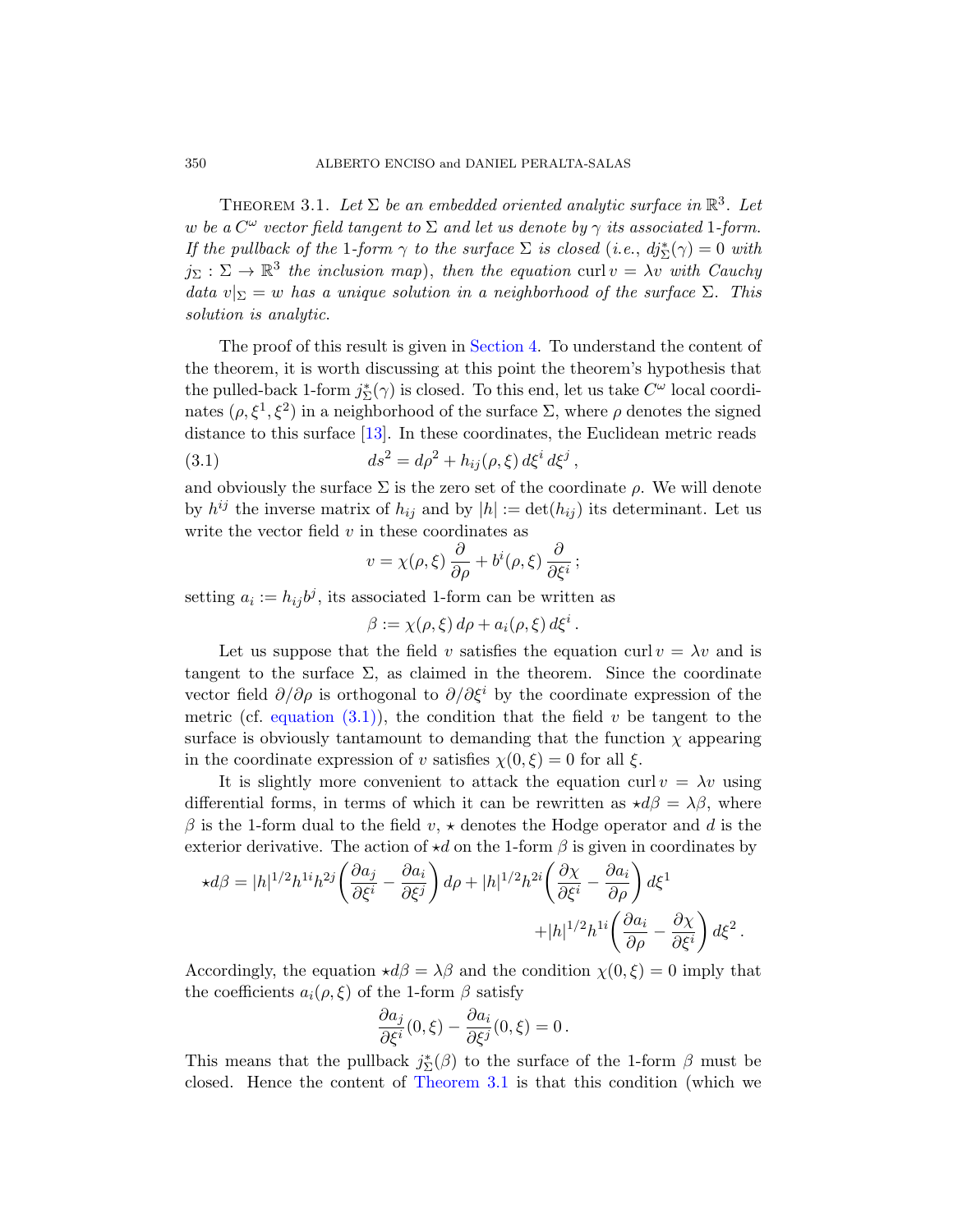state in terms of the Cauchy data) is not only necessary, as the calculations above show, but also sufficient.

Step 2 (Construction of appropriate Cauchy data). In view of the local existence theorem proved in Step 1, our goal in this step is to construct vector fields tangent to certain analytic surfaces that satisfy the hypotheses of the aforementioned theorem and, in addition, possess certain convenient dynamical properties on these surfaces that will be discussed later. Since we will need to work in the analytic category, as a preliminary technical result we start by recording that there is a "small" diffeomorphism  $\tilde{\Phi}$  of  $\mathbb{R}^3$  which transforms the link L into an analytically embedded submanifold  $\tilde{\Phi}(L)$ . More precisely,

LEMMA 3.2. Given the locally finite link  $L$ , we can transform it by a diffeomorphism  $\tilde{\Phi}$  of  $\mathbb{R}^3$  arbitrarily close to the identity in any  $C^r$  norm, so that  $\Phi(L)$  is a real analytic link.

We omit the proof of this result, which is a straightforward consequence of Thom's isotopy theorem (cf. e.g.  $[4, Th. 14.1.1]$ ). Replacing the link L by its transformed image  $\tilde{\Phi}(L)$  if necessary, by the above lemma we can (and will) assume that the link  $L$  is analytic without loss of generality. We will denote the connected components of the link by  $L_a$ , where the labeling index  $a$  ranges over an at most countable set A.

In order to apply the Existence [Theorem 3.1](#page-5-0) later on, we need to introduce an appropriate surface  $\Sigma_a$  containing the link component  $L_a$ . As the normal bundle of  $L_a$  is trivial [\[18\]](#page-22-6), a technically convenient way of doing this is via a  $C^{\omega}$  trivializing map  $\Theta_a$  whose 0-fiber is  $L_a$ :

Definition 3.3. We say that an embedded analytic surface  $\Sigma_a$  is a strip at the link component  $L_a$  if there is a tubular neighborhood  $N_a$  of the link component and an associated  $C^{\omega}$  trivializing map  $\Theta_a: N_a \to \mathbb{R}^2$  whose 0-fiber is  $L_a$  and such that the surface  $\Sigma_a$  is given by  $\Theta_a^{-1}((-1,1) \times \{0\})$ . Obviously the link component  $L_a$  is contained in the strip  $\Sigma_a$ .

Clearly the surface  $\Sigma_a$  is diffeomorphic to the cylinder  $\mathbb{S}^1 \times \mathbb{R}$ , so it will be assumed to be oriented. The following lemma provides a way of choosing a vector field  $w_a$  tangent to a strip at a link component  $L_a$  so that, on the one hand, it satisfies the hypotheses of the Existence [Theorem 3.1](#page-5-0) that we stated in Step 1 and, on the other hand, its pullback to the surface has the link component  $L_a$  as a *stable hyperbolic limit cycle*. This simply means that there exists a neighborhood of the link component in the strip  $\Sigma_a$  whose  $\omega$ -limit set along the local flow of the pulled back vector field is this component and that the associated monodromy matrix does not have any nontrivial eigenvalues of modulus 1.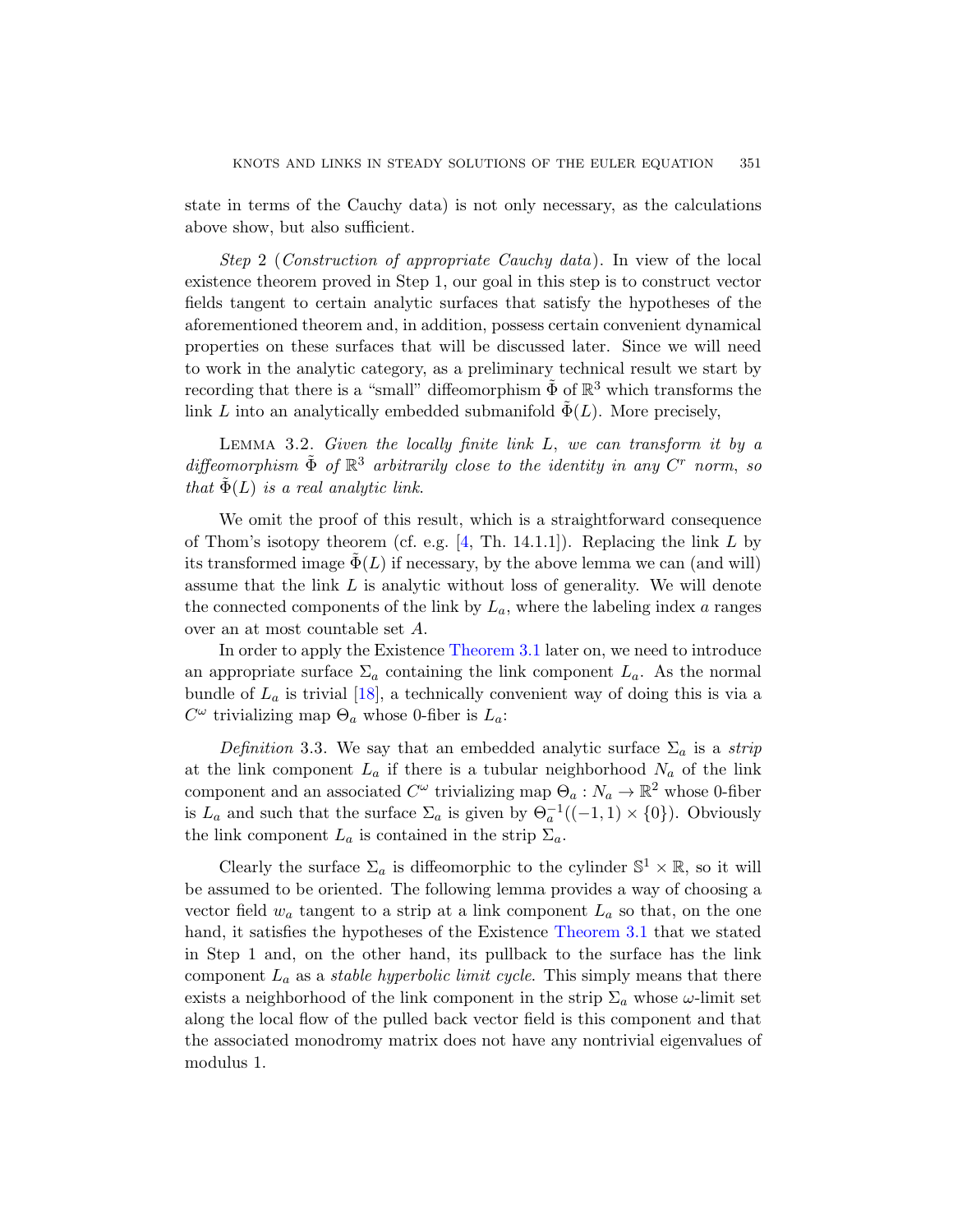<span id="page-7-0"></span>LEMMA 3.4. Given a link component  $L_a$ , one can take a tubular neighborhood  $N_a$  of  $L_a$  and an associated strip  $\Sigma_a$  such that there is an analytic vector field  $w_a$  in  $N_a$  tangent to the strip and whose pullback to the strip (i.e.,  $j_a^*(w_a)$  with  $j_a: \Sigma_a \to N_a$  the inclusion map) has the link component  $L_a$  as a stable hyperbolic limit cycle. Furthermore, one can assume that the pullback to the strip  $\Sigma_a$  of the 1-form associated to the field  $w_a$  is closed and that tubular neighborhoods corresponding to distinct link components have disjoint closures.

The proof of [Lemma 3.4](#page-7-0) is presented in [Section 5.](#page-12-0) One should note that the fact that the tubular neighborhoods corresponding to distinct link components have disjoint closures will be used in Step 5 to construct the diffeomorphism Φ which transforms the link into a set of stream lines.

Step 3 (Stability of periodic stream lines). Given a link component  $L_a$ , we showed in Step 2 [\(Lemma 3.4\)](#page-7-0) that one can take an appropriate surface  $\Sigma_a$  containing  $L_a$ , which we called a strip, and a vector field  $w_a$  tangent to the strip which has certain convenient dynamical properties and satisfies the requirements of the Existence [Theorem 3.1](#page-5-0) proved in Step 1. Therefore, there is a unique analytic local Beltrami field  $v_a$ , which satisfies the equation curl  $v_a =$  $\lambda v_a$  in a small enough tubular neighborhood  $N_a$  of the link component, whose restriction to the strip is  $v_a|_{\Sigma_a} = w_a$ .

By construction, the link component  $L_a$  is a periodic orbit of the local Beltrami field  $v_a$ . Our main result in this step is the following theorem, which asserts that this periodic orbit is robust under suitably small perturbations. The basic idea is that, as our choice of the vector field  $w_a$  on the strip guarantees that the cycle  $L_a$  of the field  $v_a$  has a stable manifold (which is tangent to the strip), the fact that the field  $v_a$  preserves volume implies that the cycle also has an unstable manifold, thus ensuring its hyperbolicity. The proof of this result is given in [Section 6.](#page-14-0)

<span id="page-7-1"></span>THEOREM 3.5. Consider a tubular neighborhood  $N_a$  of the link component  $L_a$ , and an associated strip  $\Sigma_a$ . Let the field  $v_a$  be the unique solution to the equation curl  $v_a = \lambda v_a$  in this neighborhood taking the value  $v_a|_{\Sigma_a} = w_a$ , where  $w_a$  is the vector field constructed in [Lemma](#page-7-0) 3.4. Then if  $\tilde{v}$  is any vector field  $C^r$ -close to the field  $v_a$  in the neighborhood  $N_a$  with  $r \geqslant 1$ , there is a diffeomorphism  $\Phi_a$  of  $\mathbb{R}^3$  C<sup>r</sup>-close to the identity transforming the link component  $L_a$ (which is a periodic orbit of the field  $v_a$ ) into a periodic orbit  $\Phi_a(L_a)$  of the perturbed vector field  $\tilde{v}$ . Furthermore, one can assume that the diffeomorphism  $\Phi_a$  coincides with the identity outside the open set  $N_a$ .

Step 4 (Better-than-uniform approximation by global solutions ). Our goal in this section is to present an abstract theorem that permits to approximate a local Beltrami field by a global Beltrami field. The paradigmatic result on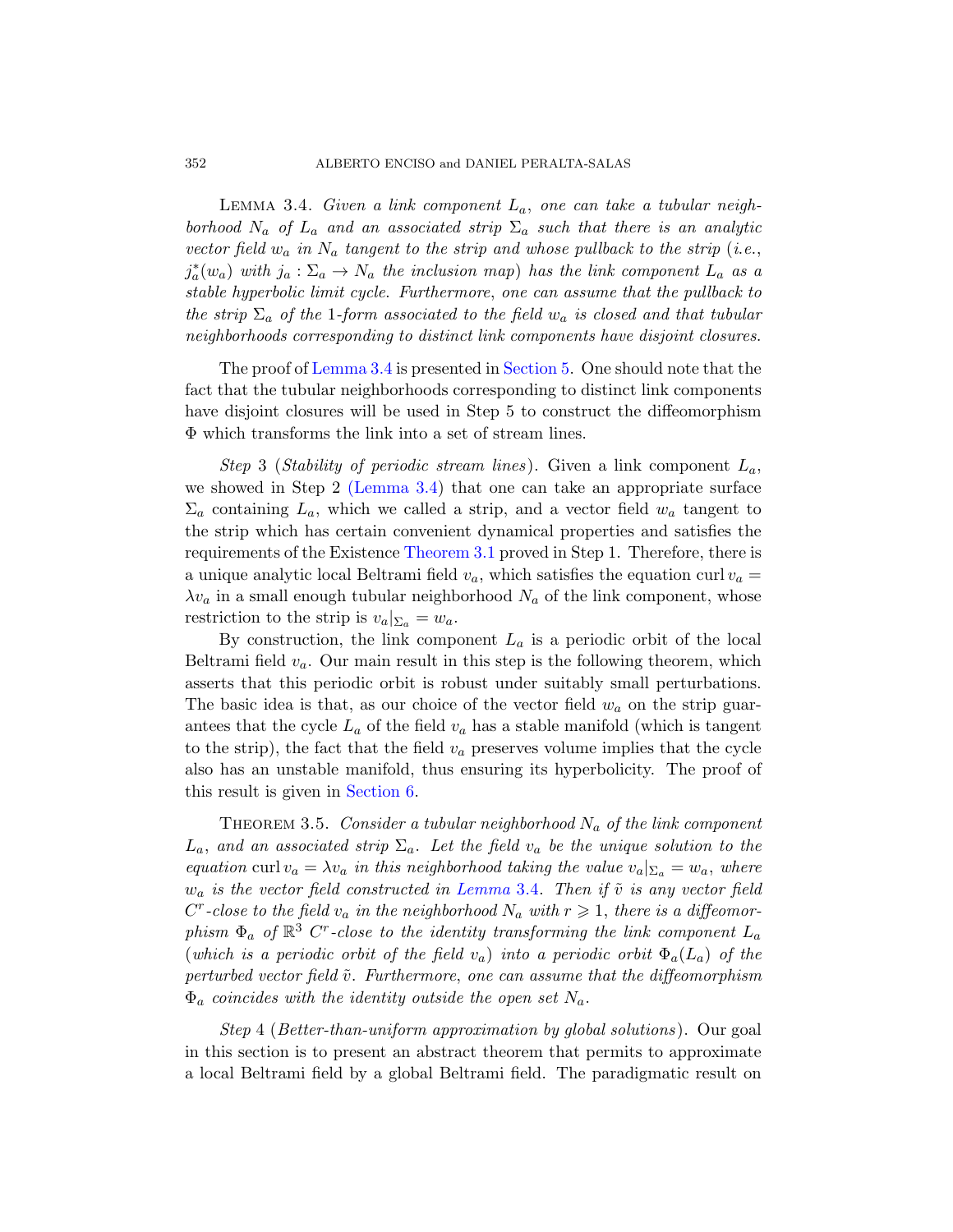the approximation of local solutions of an analytic differential equation by global solutions is the celebrated Lax-Malgrange theorem [\[15\]](#page-22-7), [\[17\]](#page-22-8), which applies to linear elliptic differential operators and yields uniform approximation on compact sets. The hypotheses of compactness and, most importantly, ellipticity are certainly not satisfied by the Beltrami equation, so our analysis requires some further elaboration. Moreover, better-than-uniform approximation is necessary in order to exploit the stability results we carefully established in Step 3.

Better-than-uniform approximation refers to the fact that we do not only wish to prove that the  $C<sup>r</sup>$  norm of the difference of two vector fields is small (say, smaller than a certain number  $\varepsilon$ ) but, rather, that the C<sup>r</sup>-approximation can be actually improved as one moves away from a fixed point (e.g., the origin). This is usually expressed using an "error function"  $\varepsilon(x)$  and pointwise bounds, as we do in the statement of this theorem. Its proof will be provided in [Section 7.](#page-16-0)

<span id="page-8-0"></span>THEOREM 3.6. Let the closed set  $S$  be a locally finite union of pairwise disjoint compact subsets of  $\mathbb{R}^3$  whose complements are connected, and let v be a local Beltrami field that satisfies curl  $v = \lambda v$  in S. Then one can find a C<sup>r</sup> better-than-uniform approximation of the field v by a global Beltrami field  $\tilde{v}$ , i.e., for any integer r and any positive continuous function  $\varepsilon(x)$  from S to  $(0, \infty)$  there is a field  $\tilde{v}$  which satisfies the equation curl  $\tilde{v} = \lambda \tilde{v}$  in  $\mathbb{R}^3$  and such that its difference with the field  $v$  admits the pointwise  $C<sup>r</sup>$  bound

$$
\sum_{|\alpha| \le r} \left| D^{\alpha} v(x) - D^{\alpha} \tilde{v}(x) \right| < \varepsilon(x)
$$

in the set S.

Regarding the hypotheses on the set  $S$  in the statement of the theorem, it should be mentioned that the condition that the complement of each compact subset be connected is necessary in order to apply the Lax-Malgrange theorem for an auxiliary elliptic equation, while the fact that the set  $S$  is the locally finite union of disjoint compact sets is used to attack the full problem using an iterative scheme. The assumption that the equation curl  $v = \lambda v$  holds in the *closed* set  $S$  (which means that it holds in an open neighborhood of  $S$  and is also a hypothesis of the Lax-Malgrange theorem) is required to ensure that the fields do not have a pathological behavior at the boundary.

Step 5 (Construction of the global Beltrami field). Finally, in this step we will obtain the desired global Beltrami field u having a set of periodic stream lines diffeomorphic to the link L using the local Beltrami fields  $v_a$  constructed in Step 3 and the approximation theorem established in Step 4. By taking smaller neighborhoods if necessary, we will assume that the latter fields satisfy the equation curl  $v_a = \lambda v_a$  in the closure  $\overline{N_a}$  of a tubular neighborhood of the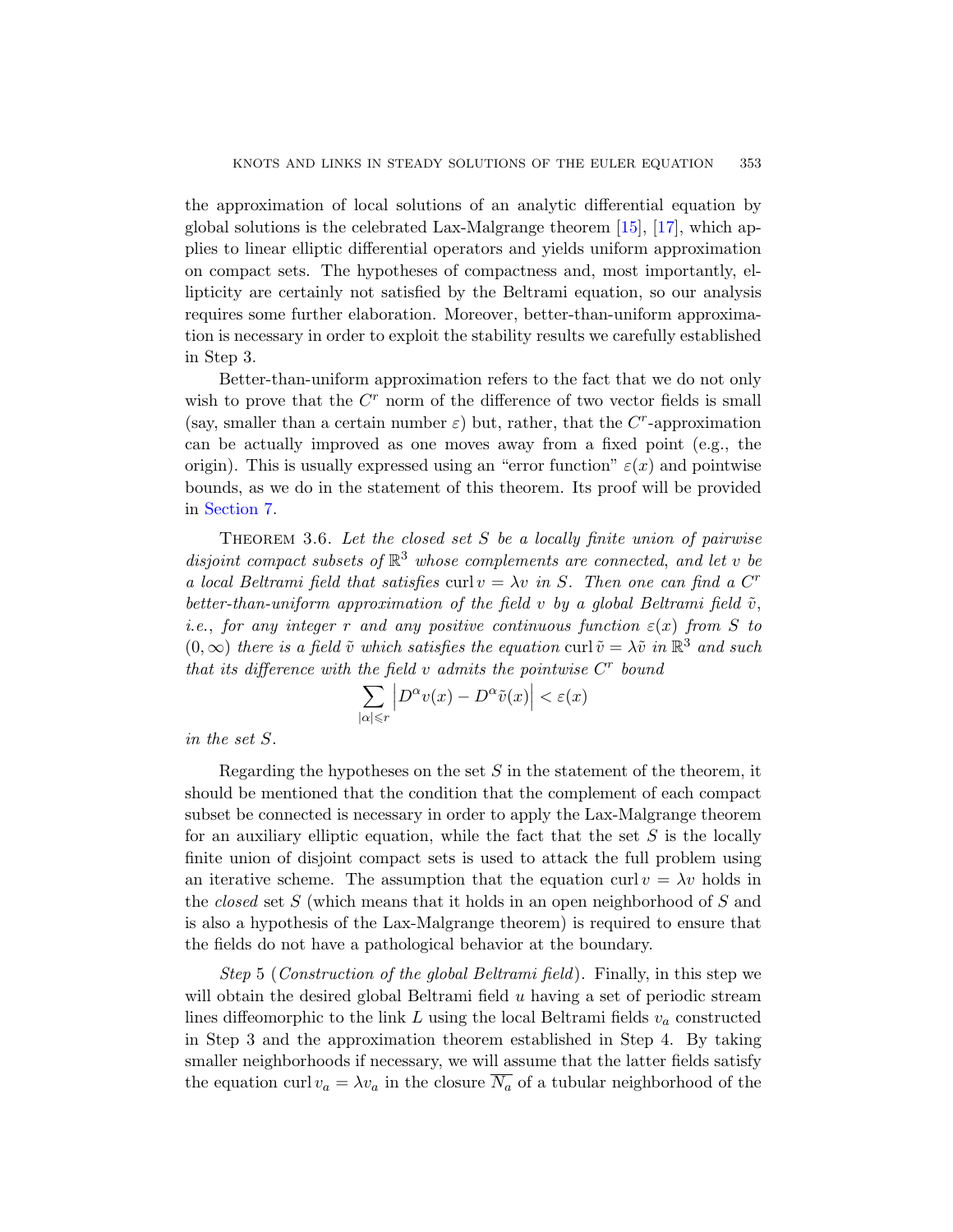link component  $L_a$ . In order to apply the Approximation [Theorem 3.6,](#page-8-0) we define a vector field v in the union  $S := \bigcup_{a \in A} N_a$  of all these sets by letting it be equal to the local Beltrami field  $v_a$  in each set  $\overline{N_a}$ . Here we are using that these sets  $\overline{N_a}$  can be assumed disjoint for distinct link components, as we saw in [Lemma 3.4.](#page-7-0)

Since the field v thus defined satisfies the Beltrami equation curl  $v =$  $\lambda v$  in the closed set S and S verifies the hypotheses of the Approximation [Theorem 3.6,](#page-8-0) we infer that there is a global Beltrami field  $u$  that approximates the field  $v$  in the  $C<sup>r</sup>$  better-than-uniform sense. That is, given any continuous function  $\varepsilon(x)$  mapping the set S into the positive reals  $(0,\infty)$  and an integer r (the order of approximation), one can choose the global Beltrami field  $u$  so that in the set  $S$  we have the pointwise  $C<sup>r</sup>$  bound

$$
\sum_{|\alpha| \leq r} \left| D^{\alpha} v(x) - D^{\alpha} u(x) \right| < \varepsilon(x) \, .
$$

We shall next show that the global Beltrami field  $u$  has a set of stream lines diffeomorphic to the link L. This will hinge on the robustness of the periodic orbits corresponding to each link component  $L_a$  of the local Beltrami fields  $v_a$ , proved in [Theorem 3.5](#page-7-1) of Step 3 for suitably  $C^r$ -small perturbations with  $r \geq 1$ . More precisely, in the present situation this theorem asserts that for any  $\delta > 0$  and any link component  $L_a$  one can take a positive constant  $\varepsilon_a$  (depending on  $\delta$  and on the component) such that, if the vector field u is  $\varepsilon_a$ -close in the C<sup>r</sup> norm (with  $r \geq 1$ ) to the local Beltrami field  $v_a$  in the set  $N_a$ , then there is a diffeomorphism  $\Phi_a$  of  $\mathbb{R}^3$  transforming the link component  $L_a$  into a periodic stream line  $\Phi_a(L_a)$  of the global Beltrami field u and which lies in a δ-neighborhood of the identity (that is,  $\|\Phi_a-\text{id}\|_{C^r(\mathbb{R}^3)} < \delta$ ). Since the field v coincides with the local Beltrami field  $v_a$  in the set  $\overline{N_a}$  (for each labeling index  $a$ ), one can certainly ensure that the global Beltrami field  $u$  is sufficiently close to the field  $v_a$  in each neighborhood  $N_a$  by using the aforementioned  $C^r$ better-than-uniform approximation result. (More precisely, this amounts to taking an order of approximation  $r \geq 1$  and an "error function"  $\varepsilon(x)$  which is bounded from above by the previously introduced constant  $\varepsilon_a$  in each set  $\overline{N_a}$ .) It should be noticed that better-than-uniform approximation is essential for the argument, as the constants  $\varepsilon_a$  might not be uniformly bounded away from zero.

We saw in the Stability [Theorem 3.5](#page-7-1) that the above diffeomorphism  $\Phi_a$ was only different from the identity in the open neighborhood  $N_a$  of the link component  $L_a$ , so these diffeomorphisms can be trivially "glued together", defining a diffeomorphism  $\Phi$  of  $\mathbb{R}^3$  as

$$
\Phi(x) := \begin{cases} \Phi_a(x) & \text{if } x \in N_a, \\ x & \text{if } x \notin \bigcup_{a \in A} N_a. \end{cases}
$$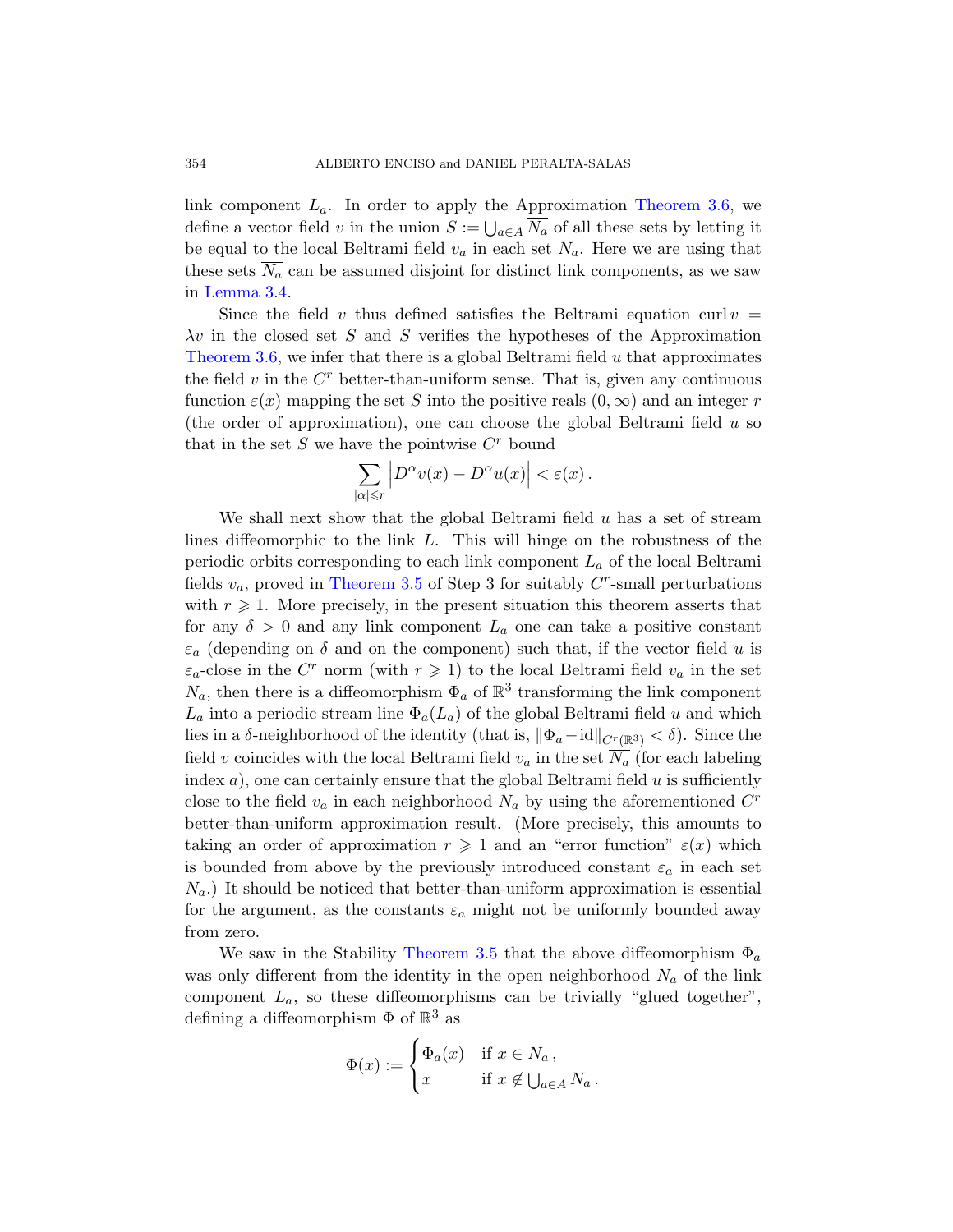This is the diffeomorphism whose existence was claimed in the Main [Theo](#page-2-1)[rem 1.1,](#page-2-1) for it transforms the link L into a set of periodic stream lines  $\Phi(L)$  of the global Beltrami field u (which satisfies the equation curl  $u = \lambda u$  in  $\mathbb{R}^3$ ) and, by construction, the  $C<sup>r</sup>$ -distance between this diffeomorphism and the identity is at most  $\delta$ .

## 4. Proof of [Theorem 3.1](#page-5-0)

<span id="page-10-0"></span>In this section we will prove [Theorem 3.1](#page-5-0) of Step 1, which ensures existence and uniqueness of solutions to the equation curl  $v = \lambda v$  with Cauchy data  $v|_{\Sigma} = w$  on the surface  $\Sigma$  (or, in terms of the associated 1-forms,  $\star d\beta = \lambda \beta$ and  $\beta|_{\Sigma} = \gamma$ ) under appropriate hypotheses on the vector field w. We will need to use differential forms of mixed degrees, so for any domain  $V \subset \mathbb{R}^3$  we use the notation

$$
\Omega^\bullet(V):=\bigoplus_{p=0}^3 \Omega^p(V)
$$

for the graded algebra of  $C^{\infty}$  differential forms in this domain. The elements of  $\Omega^{\bullet}(V)$  will be denoted as

$$
\psi = \psi^0 \oplus \psi^1 \oplus \psi^2 \oplus \psi^3 \,,
$$

and we henceforth identify a p-form with its natural inclusion in  $\Omega^{\bullet}(V)$ . The parity operator  $Q : \Omega^{\bullet}(V) \to \Omega^{\bullet}(V)$  is defined by

$$
Q\psi := \psi^0 \oplus -\psi^1 \oplus \psi^2 \oplus -\psi^3.
$$

Clearly the differential operator curl (or its counterpart  $\star d$ , which maps the space of 1-forms  $\Omega^1(\mathbb{R}^3)$  into itself) is not immediately amenable to an approach based on the Cauchy-Kowalewski theorem because it has a degenerate symbol. Hence, we find it convenient to consider the Dirac-type operator  $d + d^*$  acting on  $\Omega^{\bullet}(\mathbb{R}^3)$ , where  $d^*$  denotes the codifferential. Notice that the operator  $d + d^*$  is elliptic, as its iterated square equals the Laplacian  $-\Delta$ , but the price to pay for this is that, unlike the "curl"  $\star d$ ,  $d + d^*$  does not generally map 1-forms into 1-forms.

We can invoke the Cauchy-Kowalewski theorem to derive that, for some neighborhood V of the surface  $\Sigma$ , there exists a unique  $C^{\omega}$  solution  $\psi \in \Omega^{\bullet}(V)$ of the following auxiliary Cauchy problem:

$$
(d+d^*)\psi = \lambda \star \psi \,, \qquad \psi|_{\Sigma} = \gamma \,,
$$

where  $\gamma$  is the 1-form associated with the vector field w appearing in the statement of [Theorem 3.1](#page-5-0) as Cauchy data.

A crucial observation is the following technical lemma, which asserts that the hypotheses made on the Cauchy data imply that the unique solution of the above problem is co-closed (i.e.,  $d^*\psi = 0$ ). This will be used to relate solutions of the above auxiliary Cauchy problem to solutions of the equation curl  $v = \lambda v$ ,  $v|_{\Sigma} = w$ :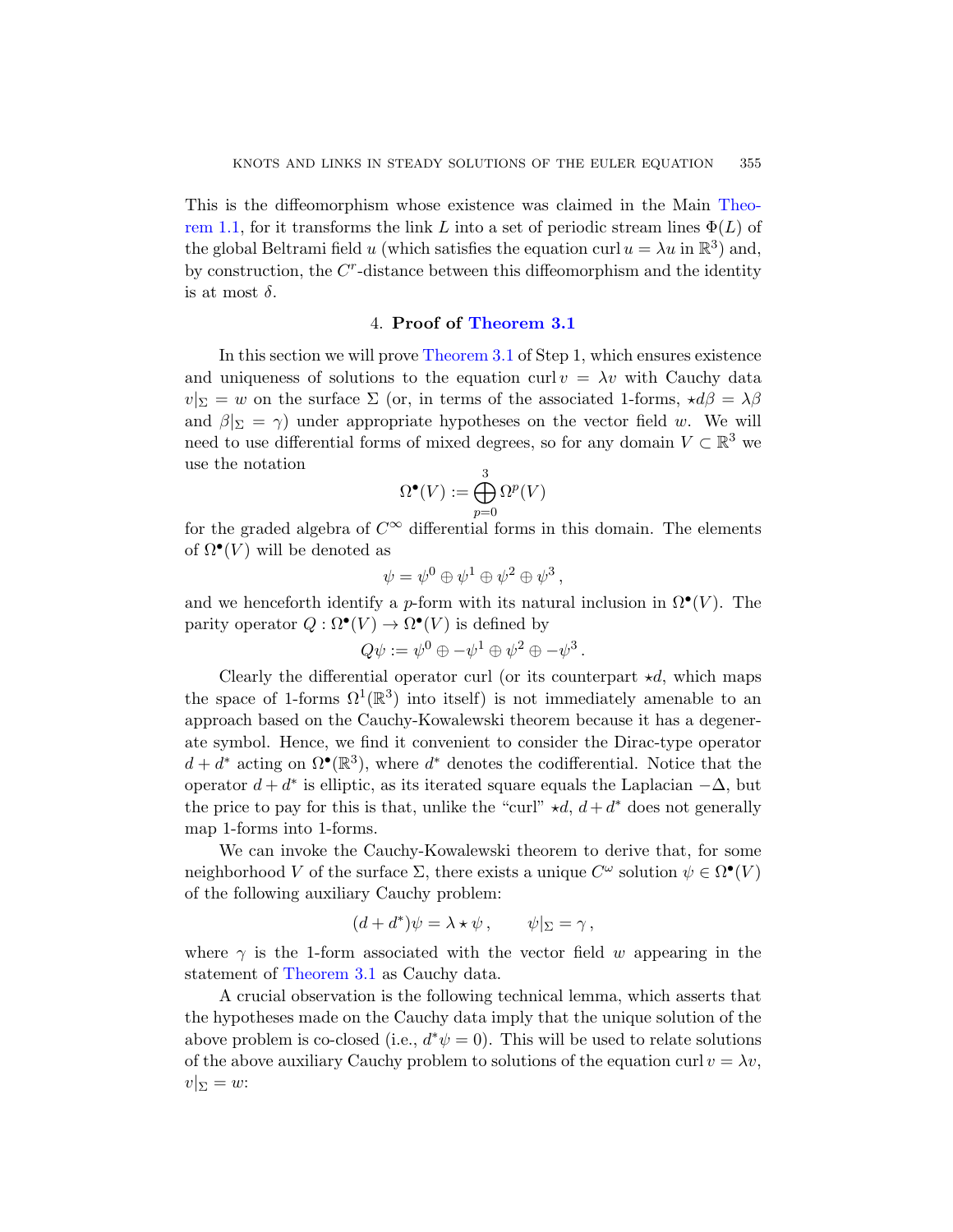<span id="page-11-1"></span>LEMMA 4.1. Under the hypotheses on the 1-form  $\gamma$  imposed in [Theo](#page-5-0)[rem](#page-5-0) 3.1 (namely, that its pullback to the surface is closed and that its dual vector field is tangent to the surface), the solution of the Cauchy problem  $(d + d^*)\psi = \lambda * \psi$  with  $\psi|_{\Sigma} = \gamma$  is co-closed, i.e.,  $d^*\psi = 0$ .

*Proof.* By the identity  $\star d\star = -Qd^*$ , taking the action of  $\star d$  on the equation  $(d + d^*)\psi = \lambda * \psi$  we readily obtain that the form  $d^*\psi$  satisfies the PDE

$$
(d+d^*)d^*\psi = -\lambda \star Q d^*\psi.
$$

The Cauchy-Kowalewski theorem will then yield that the codifferential of the form  $\psi$  is identically zero in its domain V provided that it vanishes on the surface Σ.

In order to show that the codifferential  $d^*\psi$  is zero on  $\Sigma$ , let us use the local coordinates  $(\rho, \xi^1, \xi^2)$  introduced in Step 1 of [Section 3](#page-4-0) and denote by  $\bar{d}$  the exterior derivative in the variables  $(\xi^1, \xi^2)$ , so that the hypothesis that the 1-form  $j_{\Sigma}^{*}(\gamma)$  is closed is equivalent to the condition  $\bar{d}\gamma|_{\Sigma} = 0$ . Let us decompose the form  $\psi$  as

$$
\psi=:\Psi+d\rho\wedge\Psi
$$

for some forms  $\Psi, \tilde{\Psi} \in \Omega^{\bullet}(V)$  without  $d\rho$  (by which we mean that the interior product of the coordinate vector field  $\partial/\partial \rho$  with them vanishes identically). As  $\psi|_{\Sigma} = \gamma$  is a 1-form without  $d\rho$  and one has  $d\gamma|_{\Sigma} = 0$  by hypothesis, it is easy to check that, on the surface, the star of the form  $\psi$  can be written as

$$
\star\psi|_{\Sigma}=\star\gamma|_{\Sigma}=:d\rho\wedge\tilde{\gamma}
$$

for some 1-form  $\tilde{\gamma}$ , while its differential reads as

<span id="page-11-0"></span>
$$
d\psi|_{\Sigma} = \left[ \bar{d}\Psi + d\rho \wedge \left( \frac{\partial \Psi}{\partial \rho} - \bar{d}\widetilde{\Psi} \right) \right] \Big|_{\Sigma} = d\rho \wedge \frac{\partial \Psi}{\partial \rho}.
$$

The codifferential of the form  $\psi$  on the surface can then be computed using the equation  $(d + d^*)\psi = \lambda * \psi$ , finding that

(4.1) 
$$
d^*\psi|_{\Sigma} = (\lambda \star \psi - d\psi)\Big|_{\Sigma} = d\rho \wedge \left(\lambda \tilde{\gamma} - \frac{\partial \Psi}{\partial \rho}\right).
$$

The degree-0 component of the right hand side of the above equation is necessarily 0, which implies that the codifferential of the degree-1 component of  $\psi$  vanishes on the surface, i.e.,  $d^*(\psi^1)|_{\Sigma} = 0$ . For degrees  $p = 2, 3$ , the fact that the form  $\psi^p$  is zero on the surface  $\Sigma$  implies that

$$
d^*(\psi^p)|_{\Sigma} = (-1)^p \left(\star d \star \psi^p\right)\Big|_{\Sigma} = (-1)^p \star \left(d\rho \wedge \frac{\partial \star \psi^p}{\partial \rho}\right),
$$

which is a  $(p-1)$ -form without  $d\rho$ . Comparison with the degree- $(p-1)$  component of  $d^*\psi$ , computed in [equation \(4.1\),](#page-11-0) then shows that  $d^*(\psi^p)|_{\Sigma} = 0$  for  $p = 2, 3$  and the lemma follows.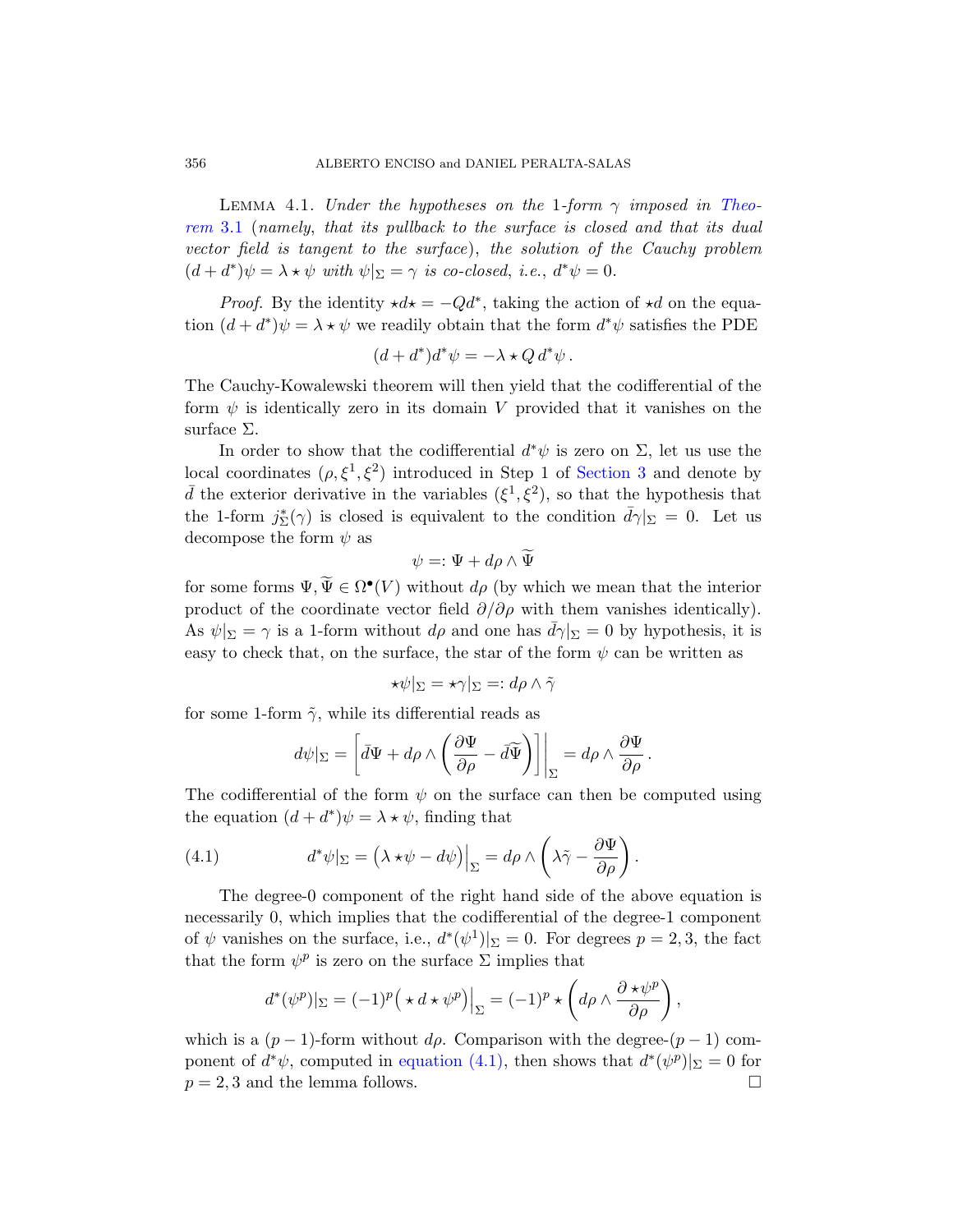As the form of mixed degree  $\psi$  solving  $(d + d^*)\psi = \lambda * \psi$  with  $\psi|_{\Sigma} = \gamma$ is co-closed by [Lemma 4.1](#page-11-1) above, from the identity  $\star(\star\psi) = \psi$  we deduce that the form  $\psi$  also satisfies the equation  $\star d\psi = \lambda \psi$ . Since  $\star d$  maps 1-forms into 1-forms, the degree-1 component  $\beta := \psi^1$  is then the unique solution of the Cauchy problem

$$
\star d\beta = \lambda \beta \,, \qquad \beta|_{\Sigma} = \gamma
$$

in a neighborhood of the surface, and hence [Theorem 3.1](#page-5-0) follows by letting  $v$ be the vector field associated to the 1-form  $\beta$  via the Euclidean metric.

#### 5. Proof of [Lemma 3.4](#page-7-0)

<span id="page-12-0"></span>In this section we construct a vector field  $w_a$ , tangent to a strip  $\Sigma_a$  contained in a tubular neighborhood  $N_a$  of the link component  $L_a$ , which satisfies the hypotheses of the Existence [Theorem 3.1](#page-5-0) and whose pullback to the surface has the link component as a hyperbolic limit cycle. As we will see, the 1-form  $\gamma_a$  dual to the desired field  $w_a$  is simply given by  $d\theta - z dz$  in a natural coordinate system; hence, we will start by carefully defining these coordinates on the neighborhood  $N_a$ . The coordinates we shall use are  $(\rho, z, \theta)$ , where  $\rho$  is the signed distance to the surface  $\Sigma_a$  and, roughly speaking, z and  $\theta$  are suitable extensions of the signed distance to the link component  $L_a$  as measured on the surface and of the arc-length parameter of  $L_a$ , respectively.

To construct the coordinates, we begin with an arc-length parametrization of the link component  $L_a$ , which is a periodic function  $\theta$  mapping the component to the reals modulo the length  $|L_a|$  of the link component (i.e.,  $\mathbb{R}/|L_a|\mathbb{Z}$ ). By taking the strip small enough, we can safely assume that the signed distance function to the link component  $L_a$ , as measured along the surface  $\Sigma_a$ with respect to the metric h inherited from its embedding in  $\mathbb{R}^3$ , is analytic. Let us denote this function by  $z : \Sigma_a \to \mathbb{R}$ . The gradient operator associated to the metric h on the strip will be denoted by  $\nabla$ .

We can extend the parametrization  $\theta$  of the link component to a  $C^{\omega}$ function on the surface, which we still call  $\theta$  with a slight abuse of notation. Calling  $\hat{\phi}_t$  the local flow of the gradient field  $\bar{\nabla}z$  in the surface  $\Sigma_a$ , this extension is defined by setting

<span id="page-12-1"></span>
$$
\theta(\hat{\phi}_t x) := \theta(x)
$$

for all points x in the link component  $L_a$  and all t for which  $\hat{\phi}_t x$  is a welldefined point in the surface  $\Sigma_a$ . By periodicity, this extension takes values in the reals modulo the length  $|L_a|$ . Obviously  $\overline{\nabla}\theta \neq 0$  in the surface  $\Sigma_a$ , and for any point  $y \in \Sigma_a$  there is a unique pair  $(x, t) \in L_a \times \mathbb{R}$  such that  $y = \hat{\phi}_t x$ (in fact, here t is the signed distance  $z(y)$  because  $h(\bar{\nabla}z, \bar{\nabla}z) = 1$ ). Since the gradients of the functions  $\theta$  and z are orthogonal by construction, i.e.,

(5.1) 
$$
h(\bar{\nabla}\theta, \bar{\nabla}z) = 0,
$$

it is apparent that  $(z, \theta)$  is a coordinate system on the surface  $\Sigma_a$ .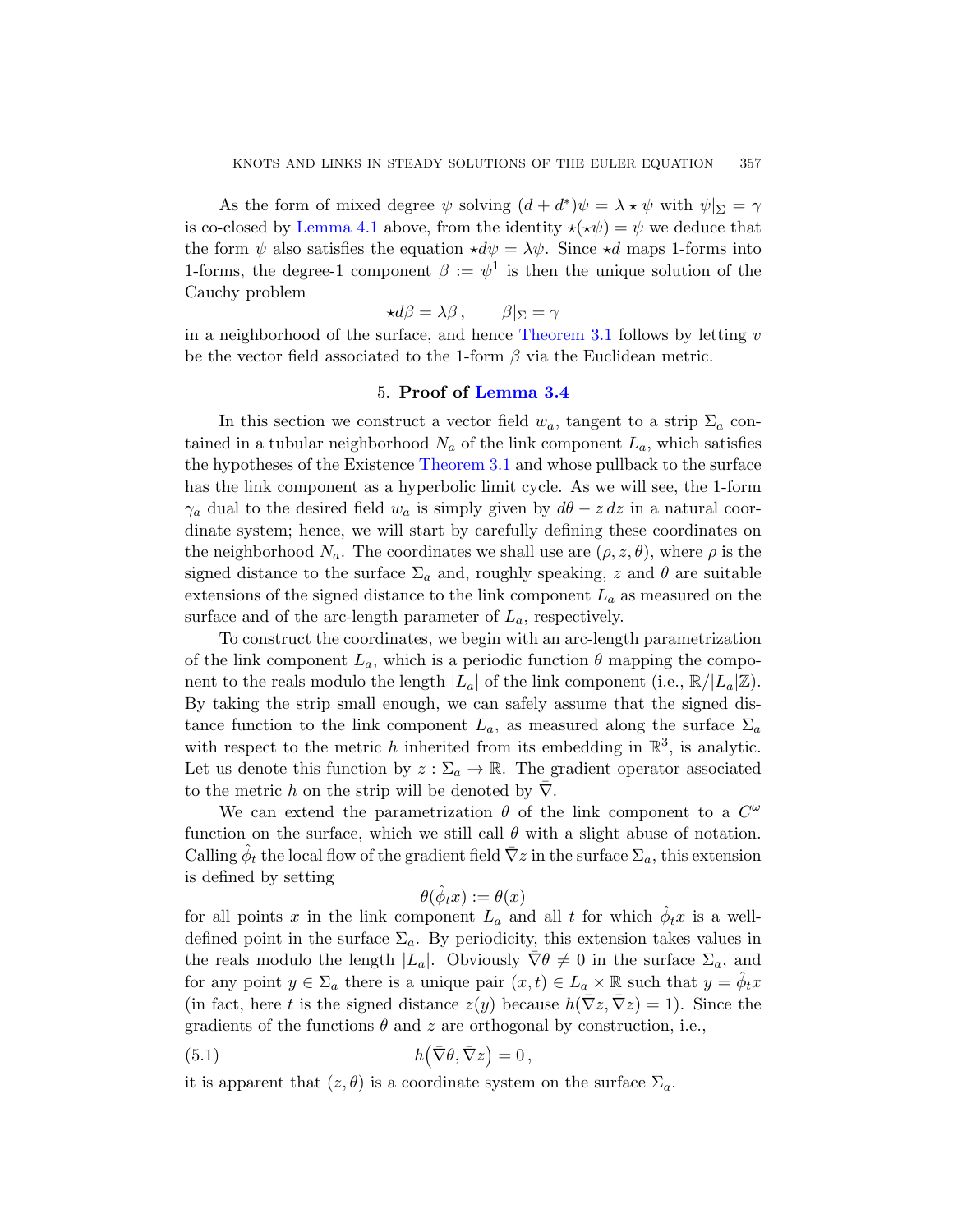To construct the adapted coordinate system in the tubular neighborhood  $N_a$ , let us begin by considering the signed distance function to the surface  $\Sigma_a$ in  $N_a$ , which we denote by  $\rho$ . This function is analytic if the neighborhood  $N_a$  is small enough [\[13\]](#page-22-5). We now extend the coordinate z (resp.  $\theta$ ) on the surface to a  $C^{\omega}$  function mapping the neighborhood  $N_a$  into the reals (resp., by periodicity, the reals modulo the length  $|L_a|$ ; for simplicity, we still denote the extended functions by  $z$  and  $\theta$ . This extension is performed using the local flow  $\phi_t$  of the gradient field  $\nabla \rho$  as

<span id="page-13-0"></span>
$$
z(\phi_t x) := z(x), \qquad \theta(\phi_t x) := \theta(x) ,
$$

for all points  $x \in \Sigma_a$  and values t such that  $\phi_t x \in N_a$  is defined. Arguing as above, it can be readily established that  $(\rho, z, \theta)$  is an analytic coordinate system in the open set  $N_a$  verifying the conditions

(5.2) 
$$
\langle \nabla \rho, \nabla \theta \rangle = \langle \nabla \rho, \nabla z \rangle = 0, \qquad |\nabla \rho| = 1.
$$

It should be noticed that the surface  $\Sigma_a$  is given by the zero set  $\{\rho = 0\}$  and the link component  $L_a$  is  $\{\rho = z = 0\}$ , which implies the relations

<span id="page-13-1"></span>(5.3) 
$$
\langle \nabla z, \nabla \theta \rangle \Big|_{\Sigma_a} = 0, \qquad |\nabla \theta| \Big|_{L_a} = 1
$$

as a consequence of the orthogonality [condition \(5.1\)](#page-12-1) and the fact that  $\theta|_{L_a}$  is an arc-length parametrization of the link component  $L_a$ .

As we mentioned, in this coordinate system we can define the 1-form associated to the desired field  $w_a$  as

$$
\gamma_a := d\theta - z\,dz\,.
$$

The pullback to the strip of this 1-form is obviously closed. The associated vector field,  $w_a := \nabla \theta - z \nabla z$ , is clearly tangent to the strip  $\Sigma_a$  because it is orthogonal to  $\nabla \rho$  by [equation \(5.2\).](#page-13-0) Moreover, by [relations \(5.3\)](#page-13-1) it follows that the field  $w_a$  is nonvanishing and orthogonal to  $\nabla z$  on the link component  $L_a$ , which implies that this component is a periodic orbit of the field  $w_a$ .

That the link component  $L_a$  is an asymptotically stable periodic orbit of the pullback  $j_a^*(w_a)$  of the field  $w_a$  to the surface will stem from the existence of an appropriate Lyapunov function. This Lyapunov function is simply  $z^2$ , since it is nonnegative, vanishes exactly on the cycle and its scalar product with the field  $w_a$ ,

$$
\langle w_a, \nabla(z^2) \rangle |_{\Sigma_a} = 2 \Big( z \langle \nabla z, \nabla \theta \rangle - z^2 |\nabla z|^2 \Big) \Big|_{\Sigma_a} = -2z^2 |\nabla z|^2 |_{\Sigma_a},
$$

is zero on the cycle  $L_a = \{z = 0\} \cap \Sigma_a$  and strictly negative in its complement  $\Sigma_a \backslash L_a$ .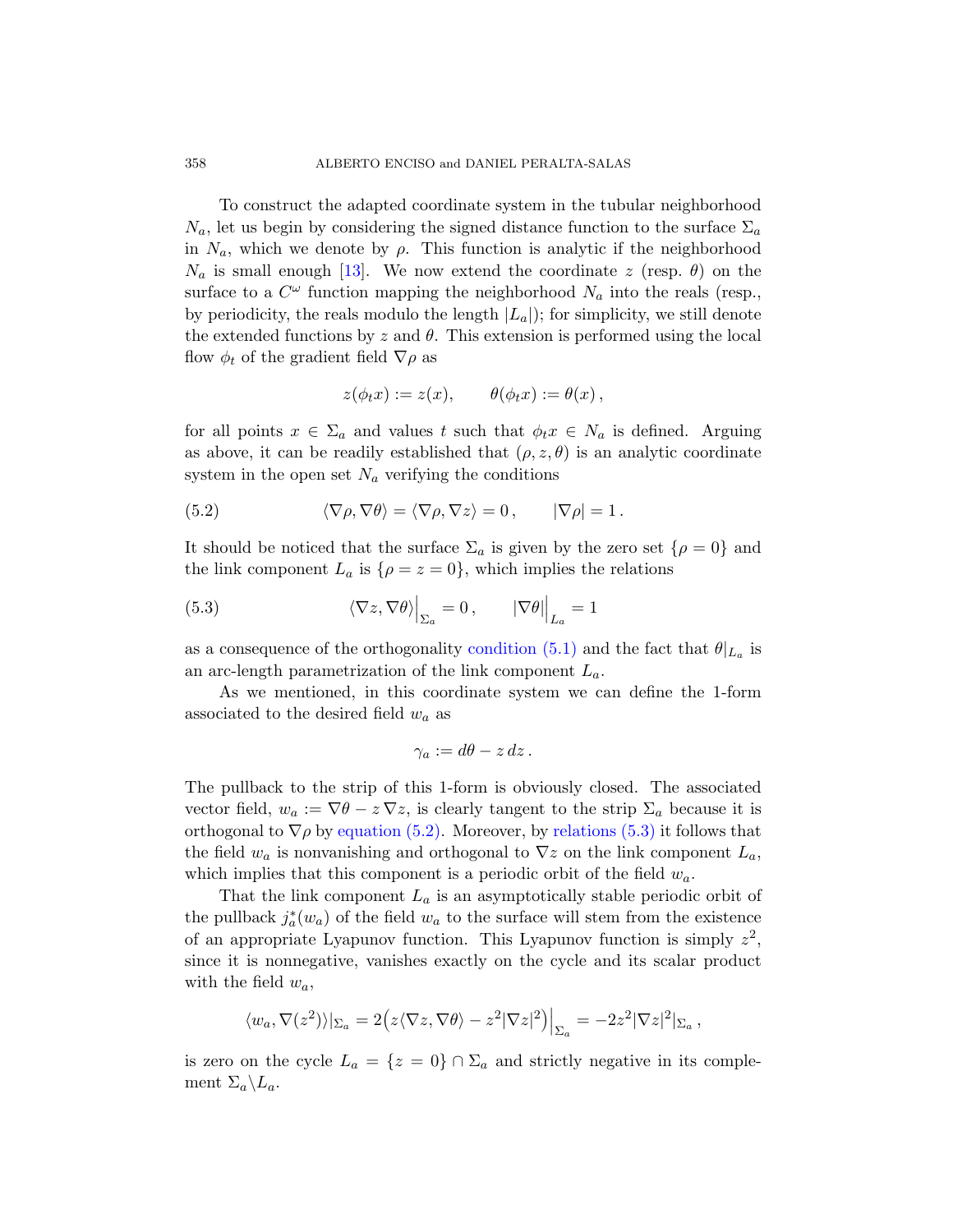To prove the hyperbolicity of the cycle  $L_a$ , we start by observing that the field  $w_a$  on the surface has the form

<span id="page-14-1"></span>(5.4) 
$$
j_a^*(w_a) = g(z, \theta) \frac{\partial}{\partial \theta} - z \frac{\partial}{\partial z}
$$

on account of [relations \(5.2\)](#page-13-0) and [\(5.3\)](#page-13-1), where the function  $g(z, \theta)$  is defined in terms of the gradient of  $\theta$  and the metric h on the surface as  $g := h(\overline{\nabla} \theta, \overline{\nabla} \theta)$ . Hence, the integral curve  $\Gamma(t)$  of the field  $j_a^*(w_a)$  corresponding to the link component  $L_a$  is parametrized by  $z(t) = 0$  and  $\theta(t) = t$  modulo the length  $|L_a|$ . The monodromy matrix along this orbit has only one nontrivial eigenvalue  $\mu$ , which by Liouville's formula (cf. e.g. [\[8,](#page-21-8) Th. IV.1.2]) can be expressed as

$$
\mu = \exp\left[\int_0^{|L_a|} \left(\frac{\partial g}{\partial \theta} \circ \Gamma(t) - 1\right) dt\right] = e^{-|L_a|} < 1
$$

<span id="page-14-0"></span>using that the function  $g \circ \Gamma$  is  $|L_a|$ -periodic. Hyperbolicity then follows.

## 6. Proof of [Theorem 3.5](#page-7-1)

We shall prove the Stability [Theorem 3.5,](#page-7-1) which ensures that the link component  $L_a$  is a robust periodic stream line of the local field  $v_a$ , which solves the equation curl  $v_a = \lambda v_a$  with Cauchy data  $v_a|_{\Sigma_a} = w_a$  chosen as in Step 2. To do this, we will use the same coordinate system  $(\rho, z, \theta)$  we introduced in the proof of [Lemma 3.4,](#page-7-0) defined in a tubular neighborhood  $N_a$  of the cycle.

From the construction of the vector field  $w_a$  used as Cauchy data (cf. [Lemma 3.4\)](#page-7-0), it stems that the local Beltrami field  $v_a$  can be written as

$$
v_a = (g(\theta) + \mathcal{O}(z) + \mathcal{O}(\rho)) \frac{\partial}{\partial \theta} - (z f(\theta) + \mathcal{O}(\rho) + \mathcal{O}(z^2)) \frac{\partial}{\partial z} + \mathcal{O}(\rho) \frac{\partial}{\partial \rho}.
$$

In fact, from the expression for the pulled back field  $j_a^*(w_a)$  given in [equa](#page-14-1)[tion \(5.4\)](#page-14-1) it follows that we can set  $f(\theta) = 1$  above. As the field  $v_a$  is analytic, the small terms behave like symbols in the sense that, e.g.,

$$
\left| \frac{\partial^{n+m+l}}{\partial \rho^n \partial z^m \partial \theta^l} \mathcal{O}(\rho^s) \right| \leq F_{mnl}(z,\theta) |\rho|^{s-n}
$$

for some smooth function  $F_{mnl}$ . The function  $g(\theta)$  entering the above expression for the field  $v_a$  is nonvanishing and  $|L_a|$ -periodic,  $|L_a|$  being the length of the link component, which means that we can rescale the coordinate  $\theta$  to have  $g(\theta) = 1$ . The integral curve  $\Gamma(t)$  of the field  $v_a$  corresponding to the link component  $L_a$ , which will have certain period T after the rescaling, is given in these coordinates by  $\rho(t) = 0$ ,  $z(t) = 0$  and  $\theta(t) = t$  modulo T.

A key intermediate result is that the cycle  $L_a$  is hyperbolic. The proof is based on a monodromy matrix computation:

LEMMA 6.1. The link component  $L_a$  is a hyperbolic periodic orbit of the local Beltrami field  $v_a$ .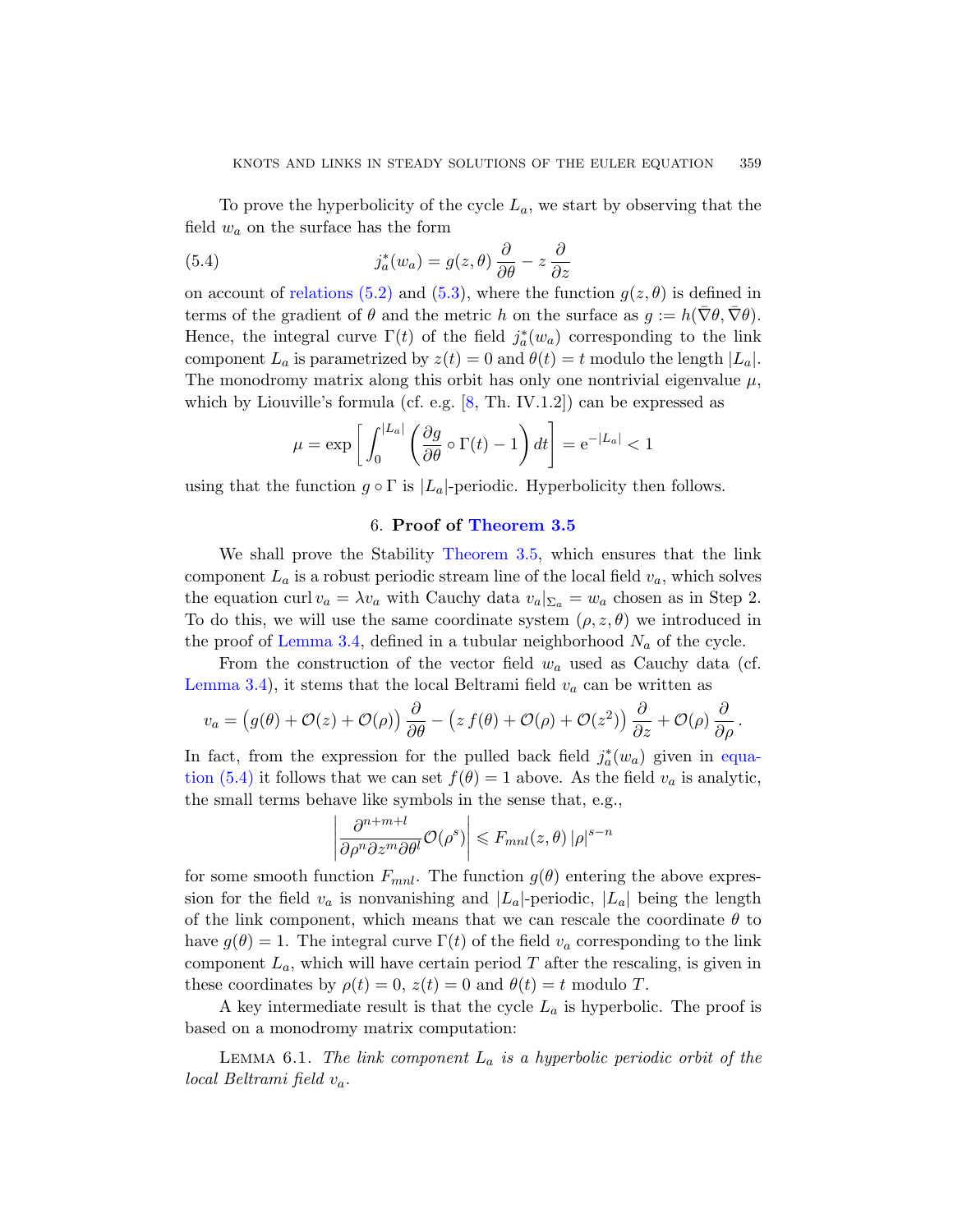*Proof.* The variational equation associated with the integral curve  $\Gamma(t)$ corresponding to the link component can be written as

$$
\frac{dy}{dt} = Dv_a(\Gamma(t)) y(t),
$$

where  $y(t)$  is a three-component vector and

$$
Dv_a(\Gamma(t)) = \begin{pmatrix} F_1(t) & 0 & 0 \\ F_2(t) & -1 & 0 \\ F_3(t) & F_4(t) & 0 \end{pmatrix}
$$

is the Jacobian matrix of the field  $v_a$  in the coordinates  $(\rho, z, \theta)$  evaluated at the integral curve  $\Gamma(t)$ . Here  $F_i(t)$   $(1 \leq i \leq 4)$  are some analytic T-periodic functions whose explicit expression we will not need.

The solution of the variational equation above is given by  $y(t) = M(t) y(0)$ , where

$$
M(t) := \begin{pmatrix} G_1(t) & 0 & 0 \\ G_2(t) & e^{-t} & 0 \\ G_3(t) & G_4(t) & 1 \end{pmatrix}
$$

is the fundamental matrix and  $G_i(t)$  are analytic functions. By definition, the monodromy matrix is  $M(T)$ , with T being the period, so its nontrivial eigenvalues are  $\mu_1 := G_1(T)$  and  $\mu_2 := e^{-T}$ .

The field  $v_a$  is divergence-free because it satisfies the equation curl  $v_a$  =  $\lambda v_a$ , so a direct application of the Liouville formula shows that the determinant of the monodromy matrix is given by

$$
\mu_1 \mu_2 = \exp\left(\int_0^T (\operatorname{div} v_a) \circ \Gamma(t) dt\right) = 1.
$$

As the eigenvalue  $\mu_2 = e^{-T}$  is smaller than 1, we deduce that the other eigenvalue  $\mu_1$  is bigger than 1, thus establishing the hyperbolicity of the cycle.  $\Box$ 

Let us now conclude the proof of the Stability [Theorem 3.5.](#page-7-1) Since the link component  $L_a$  is a hyperbolic periodic orbit of the field  $v_a$ , a straightforward application of the hyperbolic permanence theorem  $[10, Th. 4.1]$  shows that any vector field  $\tilde{v}$  sufficiently C<sup>r</sup>-close to the field  $v_a$  in the neighborhood  $N_a$ has a periodic orbit which is a  $C<sup>r</sup>$ -small deformation of the component  $L_a$ , provided  $r \geq 1$ . More precisely, for any integer  $r \geq 1$  and any  $\delta > 0$  there exists some  $\varepsilon > 0$  such that any vector field  $\tilde{v}$  with  $||v_a - \tilde{v}||_{C^{r}(N_a)} < \varepsilon$  has a periodic orbit  $\Lambda$  in the neighborhood  $N_a$ , and moreover the cycles  $L_a$  and  $\Lambda$ admit smooth trivializing maps  $\Theta_a$  and  $\widetilde{\Theta}$  from  $N_a$  to  $\mathbb{R}^2$  such that the orbit  $L_a$  (resp.  $\Lambda$ ) is the zero fiber of the map  $\Theta_a$  (resp. of  $\Theta$ ) and the difference of the latter maps is C<sup>r</sup>-bounded as  $\|\Theta_a - \widetilde{\Theta}\|_{C^r(N_a)} < \delta$ . The existence of the desired diffeomorphism  $\Phi_a$  of  $\mathbb{R}^3$  then follows from Thom's isotopy theorem [\[4,](#page-21-7) Th. 14.1.1].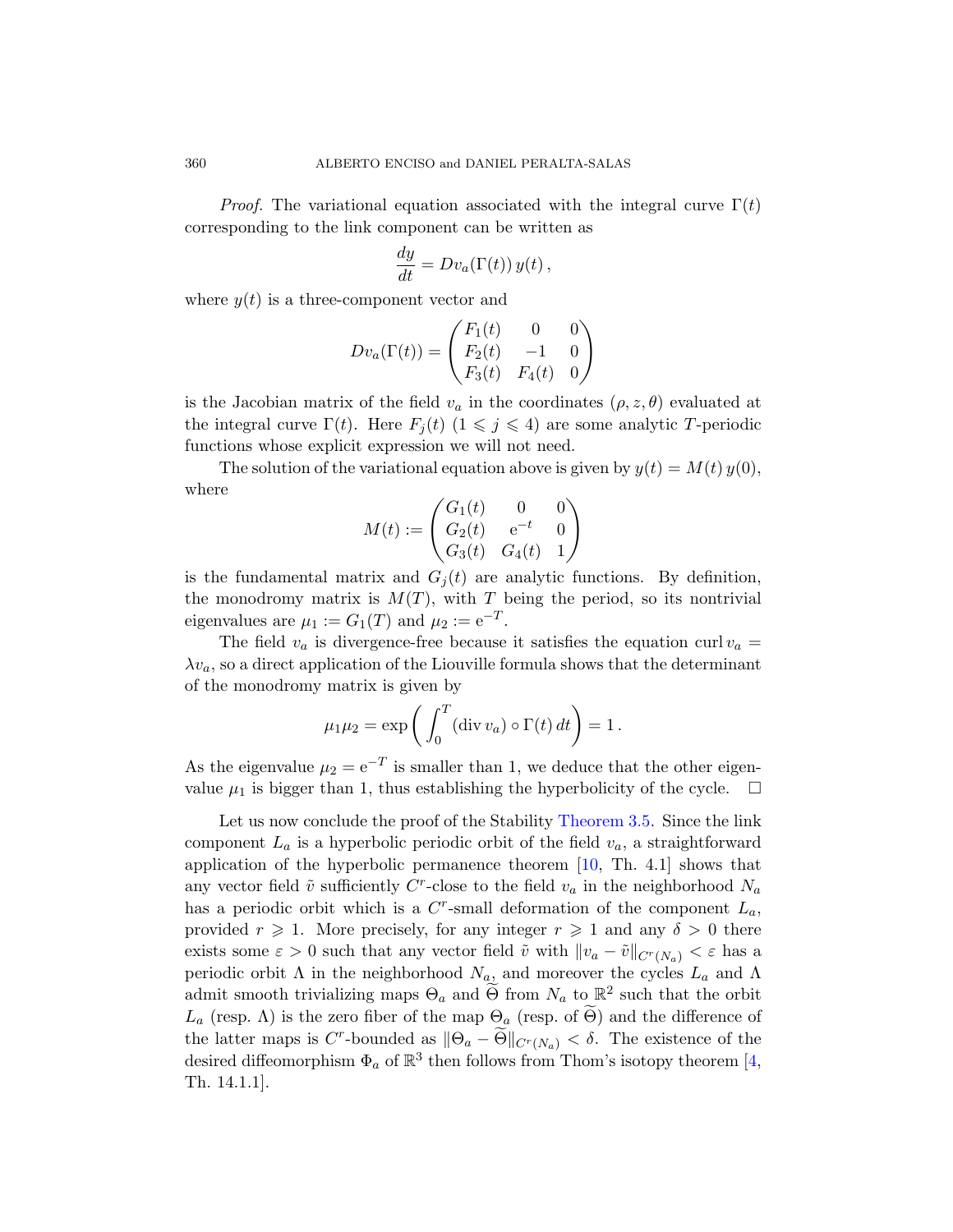## 7. Proof of [Theorem 3.6](#page-8-0)

<span id="page-16-0"></span>In this section we shall prove [Theorem 3.6,](#page-8-0) which guarantees that any local Beltrami field v defined in a closed set S satisfying certain technical conditions can be approximated in this set by a global Beltrami field  $\tilde{v}$  in the  $C<sup>r</sup>$  better-than-uniform sense. Let us denote by  $S<sub>b</sub>$  the connected components of the closed set  $S$ , with b ranging over an at most countable set  $B$ . Since the set S is the locally finite union of  $S_b$ , it is clear that there exists an exhaustion  $\emptyset =: K_0 \subset K_1 \subset K_2 \subset \cdots$  by compact sets of  $\mathbb{R}^3$  such that:

- (i) The union of the interiors of the sets  $K_n$ , with  $n \in \mathbb{N}$ , is  $\mathbb{R}^3$ .
- (ii) For each n, the complements of the sets  $K_n$  and of  $S \cup K_n$  are connected.
- (iii) If the set  $K_n$  meets a component  $S_b$  of S, then  $S_b$  is contained in the interior of  $K_{n+1}$ .

A key technical lemma is the following better-than-uniform approximation result for the auxiliary scalar elliptic equation  $(\Delta + \lambda^2)f = 0$ , which is modeled upon a theorem of Bagby and Gauthier [\[2\]](#page-21-10). The proof is based on an indirect induction argument that uses the Lax-Malgrange theorem and the properties of the exhaustion we have just introduced.

<span id="page-16-2"></span>LEMMA 7.1. Let the closed set  $S$  be a locally finite union of pairwise disjoint compact subsets of  $\mathbb{R}^3$  whose complements are connected. If the scalar function f verifies the equation  $(\Delta + \lambda^2) f = 0$  in the set S, then one can find a C<sup>s</sup> better-than-uniform approximation of the function f by a global solution g of the aforementioned equation. That is, for any integer s and any positive continuous function  $\tilde{\varepsilon}(x)$  from the set S to  $(0,\infty)$  there is a function g satisfying the equation  $(\Delta + \lambda^2)g = 0$  in  $\mathbb{R}^3$  and such that its difference with the function  $f$  has the pointwise  $C^s$ -bound

$$
\sum_{|\alpha| \leq s} \left| D^{\alpha} f(x) - D^{\alpha} g(x) \right| < \tilde{\varepsilon}(x)
$$

in the set S.

Proof. The proof relies on an induction argument that is conveniently presented in terms of a sequence of positive numbers  $(\varepsilon_n)_{n=1}^{\infty}$  related to the error function  $\tilde{\varepsilon}(x)$  and to the above exhaustion by compact sets  $K_n$  through the conditions

<span id="page-16-1"></span>(7.1) 
$$
\varepsilon_m < \frac{1}{6\sigma} \min_{x \in K_{m+1}} \tilde{\varepsilon}(x)
$$
 and  $\sum_{n=m+1}^{\infty} \varepsilon_n < \varepsilon_m$ ,

which are required to hold for all  $m \geqslant 1$ . For later convenience, we set  $\varepsilon_0 := 0$ and we are dividing by the number  $\sigma := \text{card}\{\alpha : |\alpha| \leq s\}$  of multiindices  $\alpha$ with  $|\alpha|$  smaller than or equal to the order of approximation s.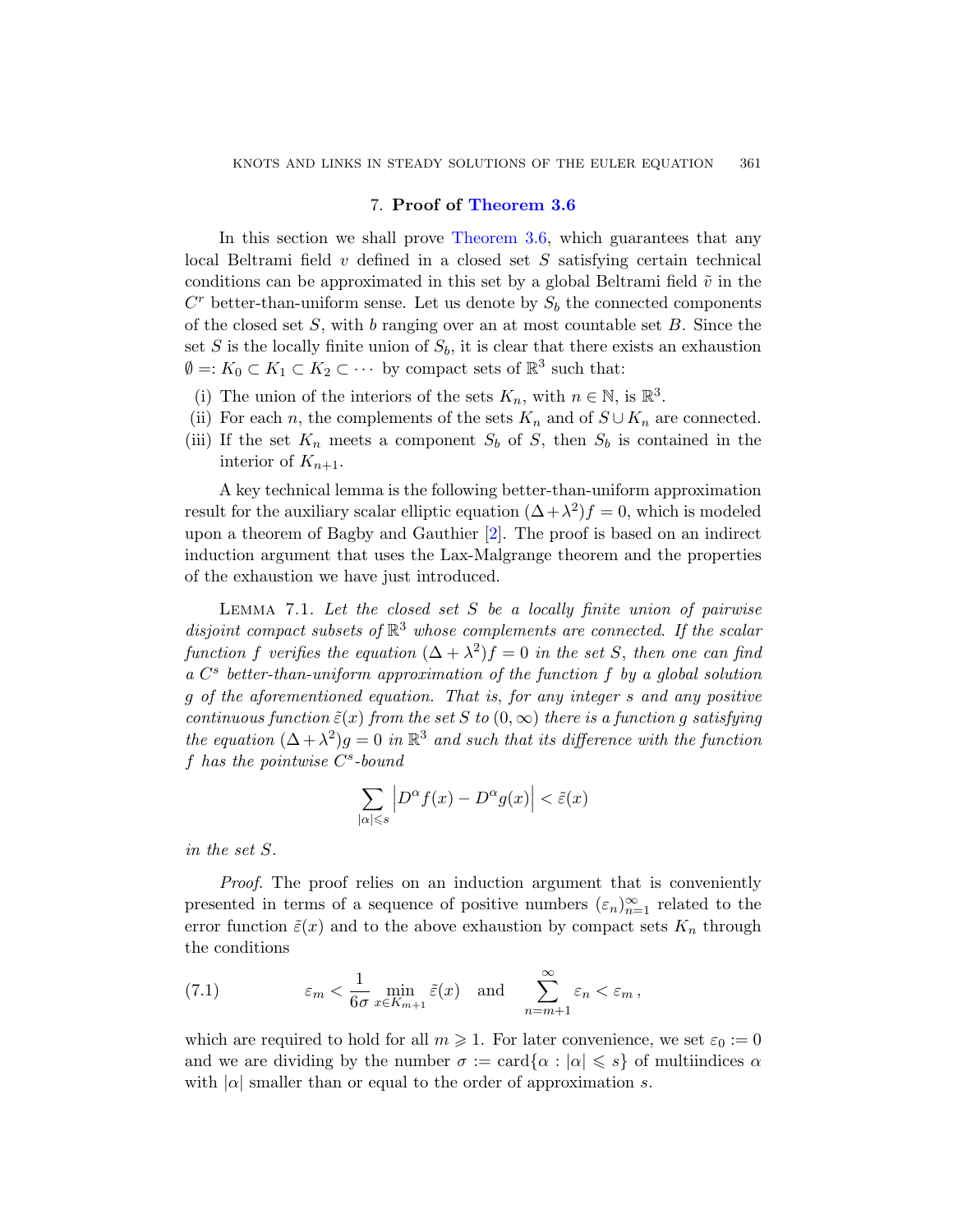<span id="page-17-0"></span>The induction hypothesis is that there are functions  $g_n : \mathbb{R}^3 \to \mathbb{R}$  satisfying the equation  $(\Delta + \lambda^2)g_n = 0$  in  $\mathbb{R}^3$  and such that, for any integer  $p \geq 1$ , the following  $C^s$  estimates hold:

<span id="page-17-1"></span>(7.2a) 
$$
\sup_{S \cap (K_{p+1} \setminus K_p)} \left| D^{\alpha} \left( f - \sum_{n=1}^p g_n \right) \right| < \varepsilon_p,
$$

<span id="page-17-4"></span>(7.2b) 
$$
\sup_{S \cap (K_p \setminus K_{p-1})} \left| D^{\alpha} \left( f - \sum_{n=1}^p g_n \right) \right| < \varepsilon_p + 2\varepsilon_{p-1},
$$

<span id="page-17-5"></span>(7.2c) 
$$
\sup_{K_{p-1}} \left| D^{\alpha} g_p \right| < \varepsilon_p + \varepsilon_{p-1}.
$$

Here and throughout the proof of this lemma, all the multiindices will be assumed to range over the set  $|\alpha| \leq s$  without further mention.

Let us start by noticing that, by the Lax-Malgrange theorem [\[15\]](#page-22-7), [\[17\]](#page-22-8), there exists a function  $g_1 : \mathbb{R}^3 \to \mathbb{R}$  satisfying the equation  $(\Delta + \lambda^2)g_1 = 0$  in  $\mathbb{R}^3$  and the  $C^s$  estimate  $|D^{\alpha}(f-g_1)| < \varepsilon_1$  in the set  $S \cap K_2$ . Since we chose  $K_0 = \emptyset$  and  $\varepsilon_0 = 0$ , it is a trivial matter that the induction hypotheses [\(7.2\)](#page-17-0) hold for  $p = 1$ . We shall hence assume that the induction hypotheses hold for all  $1 \leqslant p \leqslant m$  and use this assumption to prove that they also hold for  $p = m + 1.$ 

To this end, let us construct a function  $f_m$  on the set  $S \cup K_m$  by setting  $f_m := 0$  in the set  $K_m$  and defining  $f_m$  on each component  $S_b$  of the set S as

$$
f_m|_{S_b} := \begin{cases} f - \sum_{n=1}^m g_n & \text{if } S_b \cap (K_{m+2} \setminus \overset{\circ}{K}_{m+1}) \neq \emptyset, \\ 0 & \text{if } S_b \cap (K_{m+2} \setminus \overset{\circ}{K}_{m+1}) = \emptyset. \end{cases}
$$

Here  $\hat{K}_n$  stands for the interior of the set  $K_n$ . The definition of the exhaustion and the first induction hypothesis  $(7.2a)$  guarantee that the function  $f_m$ satisfies the equation  $(\Delta + \lambda^2) f_m = 0$  in its domain and that one has the  $C^s$ estimate

<span id="page-17-3"></span>(7.3) 
$$
\sup_{K_m \cup (S \cap K_{m+1})} \left| D^{\alpha} f_m \right| \leq \sup_{S \cap (K_{m+1} \setminus K_m)} \left| D^{\alpha} \left( f - \sum_{n=1}^m g_n \right) \right| < \varepsilon_m.
$$

A further application of the Lax-Malgrange theorem allows us to take a function  $g_{m+1}$  which satisfies the equation  $(\Delta + \lambda^2)g_{m+1} = 0$  in  $\mathbb{R}^3$  and which is close to the above function  $f_m$  in the sense that

<span id="page-17-2"></span>(7.4) 
$$
\sup_{K_{m+2} \cap (S \cup K_m)} \left| D^{\alpha}(f_m - g_{m+1}) \right| < \varepsilon_{m+1}.
$$

[Equation \(7.4\)](#page-17-2) above and the way we have defined the function  $f_m$  in the set  $K_{m+2}\backslash K_{m+1}$  ensure that the first induction hypothesis [\(7.2a\)](#page-17-1) also holds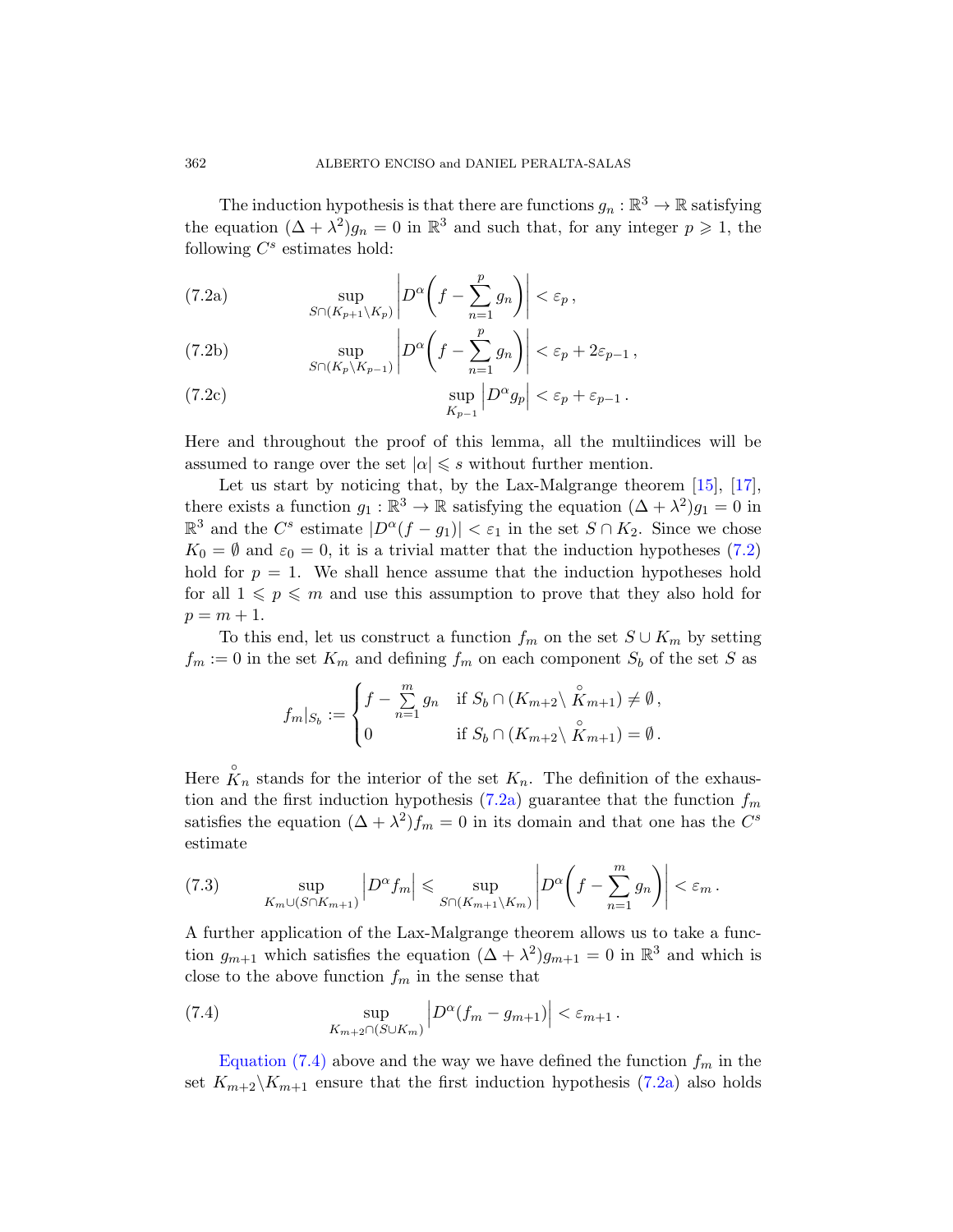for  $p = m + 1$ . Moreover, from [relations \(7.2a\), \(7.3\)](#page-17-3) and [\(7.4\)](#page-17-2) one finds the following pointwise estimate in the set  $S \cap (K_{m+1} \backslash K_m)$ :

$$
\left| D^{\alpha} \left( f - \sum_{n=1}^{m+1} g_n \right) \right| \leqslant \left| D^{\alpha} \left( f - \sum_{n=1}^{m} g_n \right) \right| + \left| D^{\alpha} g_{m+1} \right|
$$
  

$$
< \varepsilon_m + \left| D^{\alpha} (f_m - g_{m+1}) \right| + \left| D^{\alpha} f_m \right| < \varepsilon_{m+1} + 2\varepsilon_m.
$$

This proves the second induction hypothesis  $(7.2b)$  for  $p = m+1$ . Furthermore,

$$
\sup_{K_m} \left| D^{\alpha} g_{m+1} \right| \leq \sup_{K_m} \left| D^{\alpha} (f_m - g_{m+1}) \right| + \sup_{K_m} \left| D^{\alpha} f_m \right| < \varepsilon_{m+1} + \varepsilon_m
$$

by relations  $(7.3)$  and  $(7.4)$ , so the third induction hypothesis  $(7.2c)$  also holds for  $p = m + 1$ . This completes the induction argument.

The desired global solution  $g$  can now be defined as

$$
g:=\sum_{n=1}^\infty g_n\,
$$

with this sum converging  $C^s$ -uniformly by the definition of the constants  $\varepsilon_n$  (see conditions  $(7.1)$  and the third induction hypothesis  $(7.2c)$ . As the functions  $g_n$  verify the equation, it is easily checked that the function g also satisfies the equation  $(\Delta + \lambda^2)g = 0$  in  $\mathbb{R}^3$ , which in turn ensures that g is analytic by elliptic regularity. In addition to this, from the definition of the constants [\(7.1\)](#page-16-1) and the induction hypotheses  $(7.2)$  it follows that, for any integer  $m$ , in the set  $S \cap (K_{m+1} \backslash K_m)$  we have the pointwise  $C^s$  estimate

$$
\sum_{|\alpha| \leqslant s} \left| D^{\alpha}(f - g) \right| \leqslant \sum_{|\alpha| \leqslant s} \left( \left| D^{\alpha}\left(f - \sum_{n=1}^{m+1} g_n \right) \right| + \left| D^{\alpha} g_{m+2} \right| + \left| D^{\alpha}\left(\sum_{n=m+3}^{\infty} g_n \right) \right| \right)
$$
  
<  $\sigma \left[ (\varepsilon_{m+1} + 2\varepsilon_m) + (\varepsilon_{m+2} + \varepsilon_{m+1}) + \sum_{n=m+3}^{\infty} (\varepsilon_n + \varepsilon_{n-1}) \right]$   
<  $2\sigma(\varepsilon_m + 2\varepsilon_{m+1}) < \min_{x \in S \cap (K_{m+1} \setminus K_m)} \tilde{\varepsilon}(x),$ 

where  $\sigma$  was the number of multiindices  $\alpha$  with  $|\alpha| \leqslant s$ . The better-thanuniform approximation lemma then follows.  $\Box$ 

Let us now complete the proof of the Approximation [Theorem 3.6.](#page-8-0) As the local Beltrami field v satisfies div  $v = 0$  in the set S, acting with the operator curl + $\lambda$  on the equation curl  $v = \lambda v$  we readily derive that  $(\Delta + \lambda^2)v = 0$ , i.e., that each component  $v_i$  of the vector field (in Cartesian coordinates) satisfies the scalar equation  $(\Delta + \lambda^2)v_i = 0$ . By [Lemma 7.1](#page-16-2) above, we can then approximate the function  $v_i$  by a global solution  $w_i$  of the equation  $(\Delta + \lambda^2)w_i = 0$  in the  $C<sup>s</sup>$  better-than-uniform sense. To be more concrete, for later convenience we shall take  $s = r + 2$  (with r the order of approximation in [Theorem 3.6\)](#page-8-0)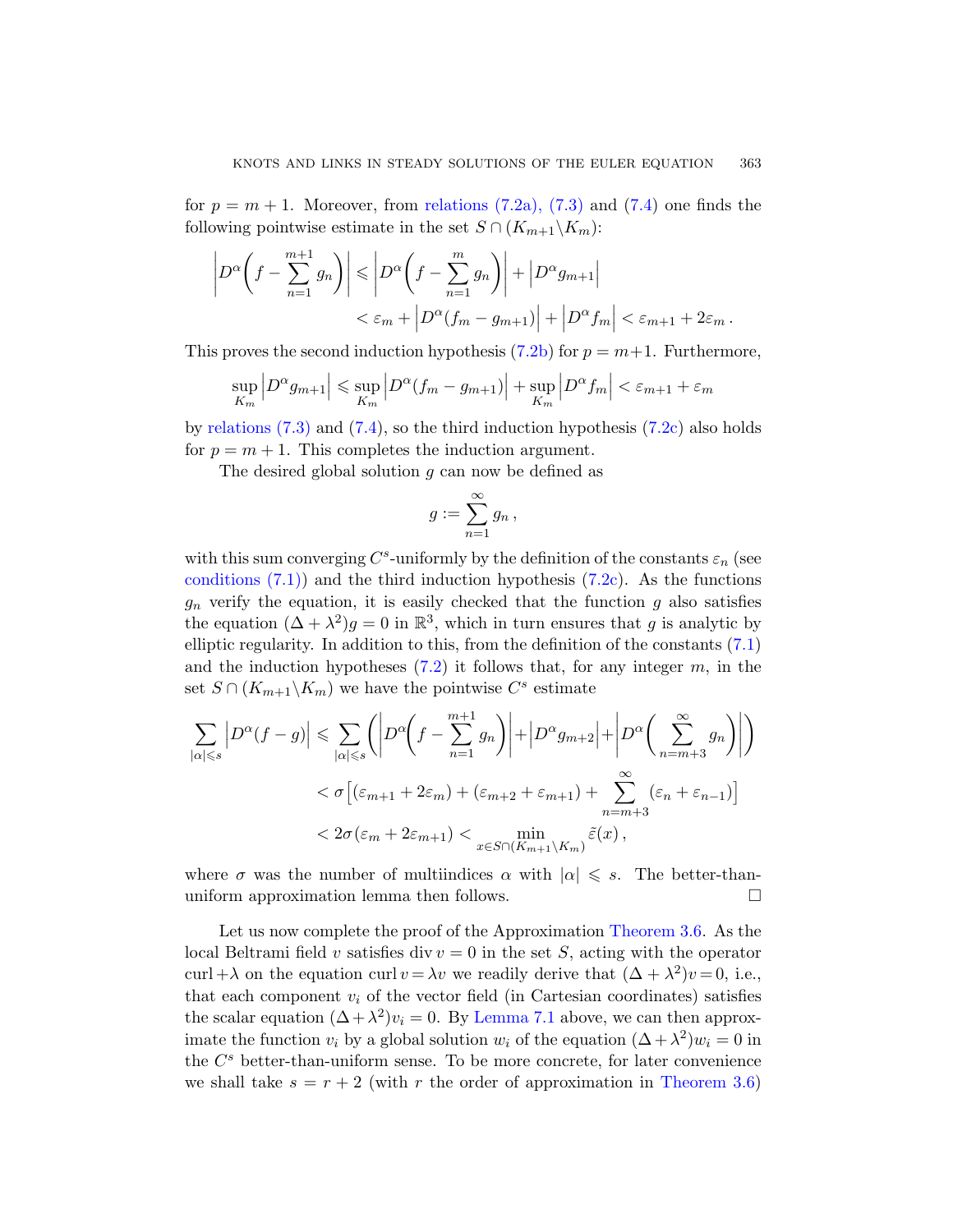and choose an error function  $\tilde{\varepsilon}(x)$  to be specified later, thereby assuming that the global solution  $w_i$  approximates the function  $v_i$  pointwise in the set S as

$$
\sum_{|\alpha| \leq r+2} \left| D^{\alpha} v_i(x) - D^{\alpha} w_i(x) \right| < \tilde{\varepsilon}(x) \,, \qquad x \in S \,.
$$

Let us now denote by w the vector field in  $\mathbb{R}^3$  whose Cartesian components are  $w_i$ . Defining the auxiliary vector field  $\tilde{w} := \text{curl } w/\lambda$ , an easy computation using the above  $C^{r+2}$  estimate for the difference  $v_i-w_i$  yields that the difference of the fields v and  $\tilde{w}$  satisfies the following  $C^{r+1}$  pointwise bound in the set S: (7.5)

<span id="page-19-1"></span>
$$
\sum_{|\alpha| \leq r+1} \left| D^{\alpha} v(x) - D^{\alpha} \tilde{w}(x) \right| = \frac{1}{\lambda} \sum_{|\alpha| \leq r+1} \left| D^{\alpha} \operatorname{curl} v(x) - D^{\alpha} \operatorname{curl} w(x) \right| < \frac{6\tilde{\varepsilon}(x)}{\lambda}.
$$

By construction, the vector field  $\tilde{w}$  obviously satisfies the equations  $(\Delta + \lambda^2)\tilde{w}$  $= 0$  and div  $\tilde{w} = 0$ , which in turn implies that

$$
(\operatorname{curl} + \lambda)(\operatorname{curl} - \lambda)\tilde{w} = 0
$$

because, being divergence-free, the Laplacian of this field is  $\Delta \tilde{w} = -\text{curl curl } \tilde{w}$ . Hence the analytic vector field  $\tilde{v} := (\text{curl} + \lambda) \tilde{w}/(2\lambda)$  satisfies the Beltrami equation curl  $\tilde{v} = \lambda \tilde{v}$  and, as a consequence of the estimate [\(7.5\)](#page-19-1), the pointwise  $C^r$  bound

$$
\sum_{|\alpha| \le r} \left| D^{\alpha} \tilde{v}(x) - D^{\alpha} v(x) \right| = \frac{1}{2\lambda} \sum_{|\alpha| \le r} \left| D^{\alpha} (\text{curl} + \lambda)(\tilde{w}(x) - v(x)) \right| < \frac{(6+3\lambda)\tilde{\varepsilon}(x)}{\lambda^2}
$$

in the set S. Thus  $\tilde{v}$  is the field whose existence was claimed in the theorem, provided that the error function  $\tilde{\varepsilon}(x)$  is chosen small enough (e.g., smaller than  $\lambda^2 \varepsilon(x)/(6+3\lambda)$ , where  $\varepsilon(x)$  is the error function in the statement of [Theorem 3.6\)](#page-8-0).

Remark 7.2. It should be noticed that we have used that the parameter  $\lambda$  is nonzero in the last part of the proof; in fact, if  $\lambda = 0$  one cannot hope to approximate the local solutions by global ones because an irrotational vector field defined in a simply connected region cannot have a periodic trajectory.

## 8. Applications and examples

<span id="page-19-0"></span>To illustrate the Main [Theorem 1.1,](#page-2-1) we shall address a problem of Etnyre and Ghrist concerning the existence of steady solutions of the Euler equation having stream lines of all knot and link types. We shall also indicate how [Theorem 1.1](#page-2-1) can be extended to any open analytic Riemannian 3-manifold.

Example 8.1. While in the literature one can explicitly find questions regarding the existence of solutions whose stream or vortex lines are simple links (e.g., the Borromean rings in [\[19\]](#page-22-1)), a particularly attractive question on the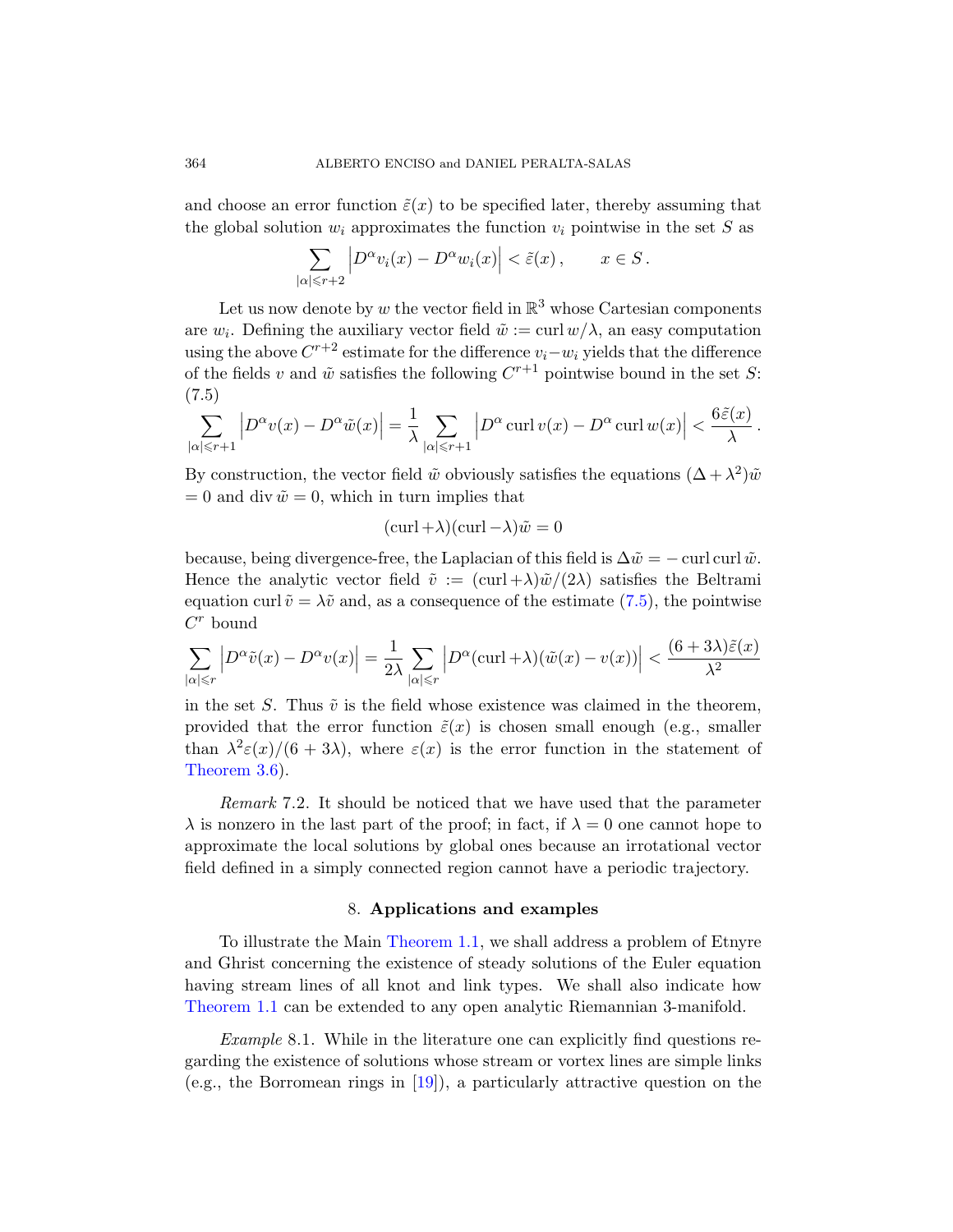

<span id="page-20-0"></span>Figure 1. Example of a locally finite link containing the Borromean rings, the trefoil, the figure eight and the (7, 4) knots.

complexity of steady Euler flows was formulated by Etnyre and Ghrist in  $[6]$ : Are there any steady solutions to the Euler equation having stream lines of all knot and link types in Euclidean 3-space?

[Theorem 1.1](#page-2-1) readily provides a positive answer to Etnyre and Ghrist's question for locally finite links. To see this, it suffices to notice that there is a countable number of isotopy classes of tame knots and locally finite links in  $\mathbb{R}^3$  [\[20\]](#page-22-9), which allows us to construct a locally finite link L containing a sublink of each isotopy class by the noncompactness of  $\mathbb{R}^3$  (cf. [Figure 1](#page-20-0) for an example of this kind of construction).

Example 8.2. A straightforward modification of the proof of [Theorem 1.1](#page-2-1) actually works for the Euler equation in a general Riemannian open 3-manifold M of class  $C^{\omega}$ . Let us briefly elaborate on this point. The Euler equation automatically makes sense on a Riemannian manifold, with  $\nabla$  being the covariant derivative associated to the metric  $q$  and  $u$  a vector field in  $M$ . A Beltrami field is most easily characterized in this context in terms of the associated 1-form  $\beta$ , which satisfies the equation  $\star d\beta = \lambda \beta$ .

Mutatis mutandis, both the statements and proofs in the Steps 1 to 3 of the proof of [Theorem 1.1](#page-2-1) remain valid in this more general situation. This is not surprising, as they correspond to a (rather delicate) local construction which does not make use of any particular feature of the Euclidean metric.

Step 4 is also valid after minor modifications. In the non-Euclidean setting, it is convenient to work directly with the 1-form  $\beta$ , so that the role of the Euclidean Laplacian in [Section 7](#page-16-0) is now played by the Hodge Laplacian  $\Delta :=$  $-(dd^* + d^*d)$ . It is evident that better-than-uniform approximation of vector fields can be painlessly translated into better-than-uniform approximation of the associated 1-forms (generally with different error functions). The 1-form  $\beta$ then satisfies the equation  $(\Delta + \lambda^2)\beta = 0$ , for which [Lemma 7.1](#page-16-2) and its proof can be easily adapted. The remaining parts of Step 4 remain unchanged, and so does Step 5. The analog of [Theorem 1.1](#page-2-1) on M thus follows.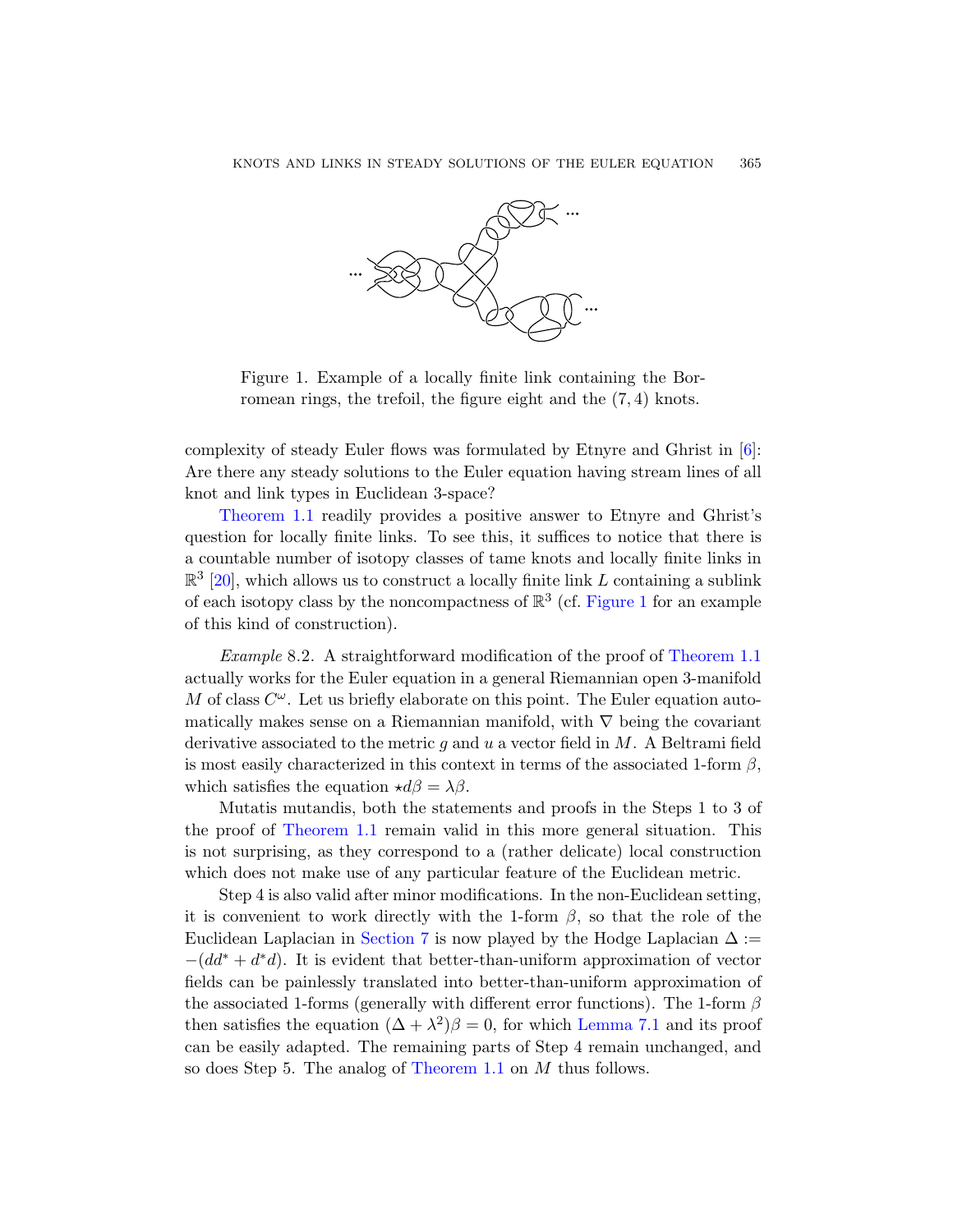Acknowledgments. This article is dedicated to the memory of Juan M. Peralta, whose demise coincided with the conclusion of this work.

The authors are grateful to an anonymous referee for valuable suggestions that improved the presentation of the article. The authors are indebted to Javier Rodríguez-Laguna for producing [Figure 1.](#page-20-0) The source code of the programme he designed for drawing finite links can be found at http://saraswati. uc3m.es/xknots/. This work is supported in part by the MICINN under grants no. FIS2011-22566 (A.E.) and MTM2010-21186-C02-01 (D.P.-S.) and by Banco Santander-UCM under grant no. GR58/08-910556 (A.E.). The authors acknowledge the MICINN's financial support through the Ramón y Cajal program.

## References

- <span id="page-21-4"></span>[1] V. ARNOLD, Sur la géométrie différentielle des groupes de Lie de dimension infinie et ses applications à l'hydrodynamique des fluides parfaits, Ann. Inst. Fourier  $(Grenoble)$  16 (1966), 319–361. MR [0202082](http://www.ams.org/mathscinet-getitem?mr=0202082). Zbl [0148.45301](http://www.zentralblatt-math.org/zmath/en/search/?q=an:0148.45301).
- <span id="page-21-10"></span>[2] T. BAGBY and P. M. GAUTHIER, Approximation by harmonic functions on closed subsets of Riemann surfaces, J. Analyse Math. 51 (1988), 259–284. MR [0963157](http://www.ams.org/mathscinet-getitem?mr=0963157). Zbl [0671.30037](http://www.zentralblatt-math.org/zmath/en/search/?q=an:0671.30037).
- <span id="page-21-0"></span>[3] M. A. Berger and R. L. Ricca, Topological ideas and fluid mechanics, Phys. Today 49 (1996), 28–34.
- <span id="page-21-7"></span>[4] J. BOCHNAK, M. COSTE, and M.-F. ROY, Real Algebraic Geometry, Ergeb. Math. Grenzgeb. 36, Springer-Verlag, New York, 1998. MR [1659509](http://www.ams.org/mathscinet-getitem?mr=1659509). Zbl [0912.](http://www.zentralblatt-math.org/zmath/en/search/?q=an:0912.14023) [14023](http://www.zentralblatt-math.org/zmath/en/search/?q=an:0912.14023).
- <span id="page-21-5"></span>[5] J. B. ETNYRE and R. W. GHRIST, Stratified integrals and unknots in inviscid flows, in *Geometry and Topology in Dynamics* (Winston-Salem, NC, 1998/San Antonio, TX, 1999), Contemp. Math. 246, Amer. Math. Soc., Providence, RI, 1999, pp. 99–111. MR [1732374](http://www.ams.org/mathscinet-getitem?mr=1732374). Zbl [0989.76010](http://www.zentralblatt-math.org/zmath/en/search/?q=an:0989.76010).
- <span id="page-21-3"></span>[6]  $\Box$ , Contact topology and hydrodynamics. III. Knotted orbits, Trans. Amer. *Math. Soc.* 352 (2000), 5781–5794. MR [1781279](http://www.ams.org/mathscinet-getitem?mr=1781279). Zbl [0960.76020](http://www.zentralblatt-math.org/zmath/en/search/?q=an:0960.76020). [http://dx.doi.](http://dx.doi.org/10.1090/S0002-9947-00-02651-9) [org/10.1090/S0002-9947-00-02651-9.](http://dx.doi.org/10.1090/S0002-9947-00-02651-9)
- <span id="page-21-2"></span>[7] M. H. Freedman and Z.-X. He, Divergence-free fields: energy and asymptotic crossing number, Ann. of Math. 134 (1991), 189–229. MR [1114611](http://www.ams.org/mathscinet-getitem?mr=1114611). Zbl [0746.](http://www.zentralblatt-math.org/zmath/en/search/?q=an:0746.57011) [57011](http://www.zentralblatt-math.org/zmath/en/search/?q=an:0746.57011). [http://dx.doi.org/10.2307/2944336.](http://dx.doi.org/10.2307/2944336)
- <span id="page-21-8"></span>[8] P. HARTMAN, *Ordinary Differential Equations*, second ed., Birkhäuser, Mass., 1982. MR [0658490](http://www.ams.org/mathscinet-getitem?mr=0658490). Zbl [0476.34002](http://www.zentralblatt-math.org/zmath/en/search/?q=an:0476.34002).
- <span id="page-21-6"></span>[9] M. HÉNON, Sur la topologie des lignes de courant dans un cas particulier,  $C$ . R. Acad. Sci. Paris 262 (1966), 312-314.
- <span id="page-21-9"></span>[10] M. W. HIRSCH, C. C. PUGH, and M. SHUB, *Invariant Manifolds, Lecture Notes* in Math. 583, Springer-Verlag, New York, 1977. MR [0501173](http://www.ams.org/mathscinet-getitem?mr=0501173). Zbl [0355.58009](http://www.zentralblatt-math.org/zmath/en/search/?q=an:0355.58009).
- <span id="page-21-1"></span>[11] B. Khesin, Topological fluid dynamics, Notices Amer. Math. Soc. 52 (2005), 9–19. MR [2105567](http://www.ams.org/mathscinet-getitem?mr=2105567). Zbl [1078.37048](http://www.zentralblatt-math.org/zmath/en/search/?q=an:1078.37048).